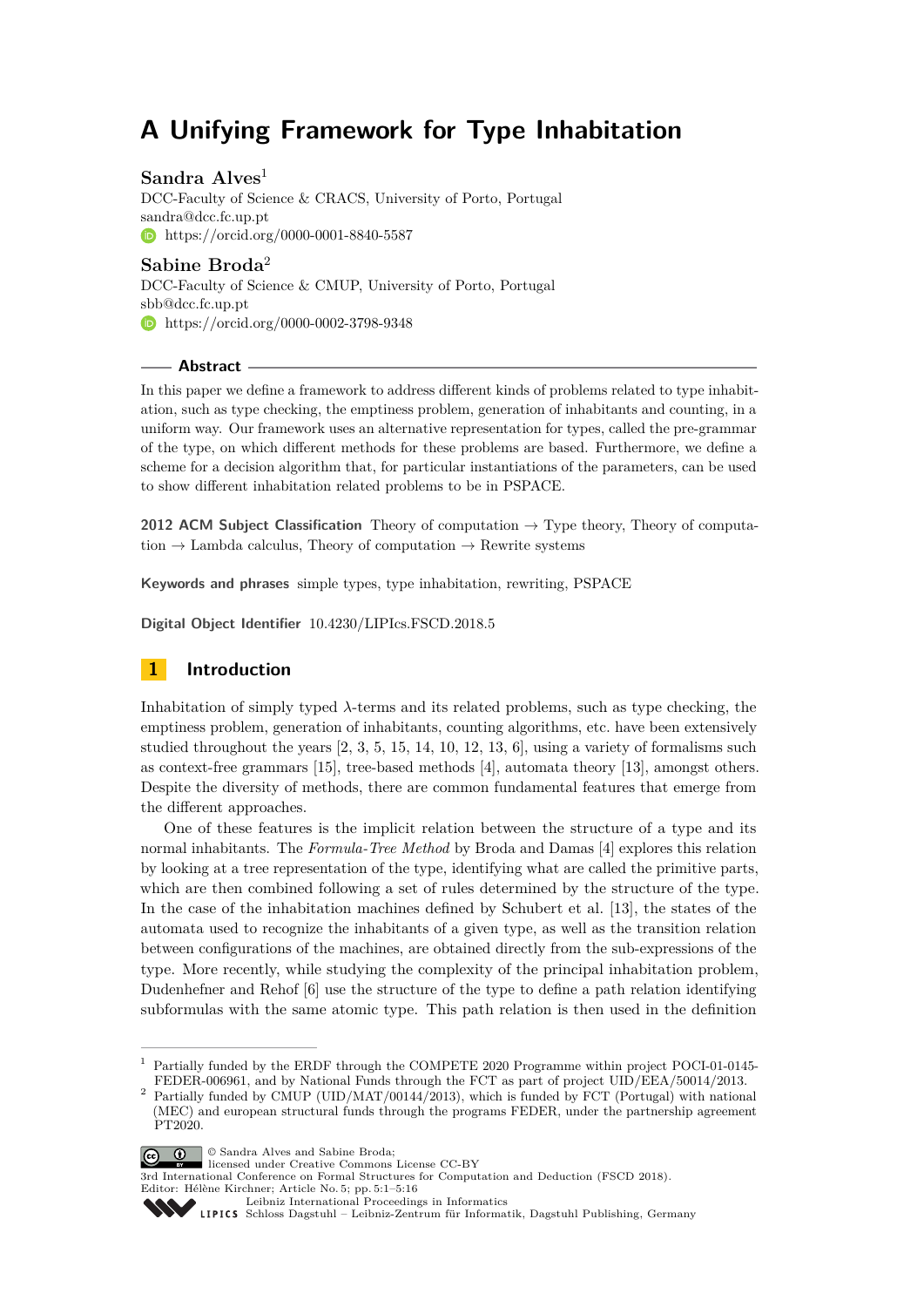## **5:2 A Unifying Framework for Type Inhabitation**

of an algorithm that addresses principal inhabitation. Types and their structure are also fundamental in the definition of the context-free grammars by Takahashi et al. [\[15\]](#page-15-0).

In this paper we highlight the importance of the underlying structure of types in the definition of methods for type inhabitation related problems. To that end, we present an alternative unifying representation of the type's structure, which we call the *pre-grammar* of the type. From this simple, yet powerful, device we extract rewriting methods to deal with type-checking, counting and generation of inhabitants.

Secondly, we explore the uniformity of decision algorithms defined over the years to prove that different inhabitation related problems are in PSPACE. Complexity of inhabitation related problems was first addressed by Statman [\[14\]](#page-15-1) in the realm of propositional intuitionistic logic. The decidability of the logic was proved to be PSPACE complete, and therefore also the emptiness problem for the simply typed lambda calculus, due to the well-known Curry-Howard correspondence [\[11\]](#page-15-5). A direct syntactic proof of the same result, for the simply typed *λ*-calculus, was later given by Urzyczyn [\[16\]](#page-15-6). PSPACE completeness of the infiniteness problem was proved by Hirokawa [\[10\]](#page-14-3), by reducing the emptiness problem to the infiniteness problem. In [\[6\]](#page-14-4), PSPACE completeness was proved for the problem of principal inhabitation, by means of a non-deterministic algorithm for choosing a particular path relation for a given type. Also in the case of inhabitation machines [\[13\]](#page-15-3), a PSPACE completeness result is obtained for the emptiness problem by means of a polynomial time alternating algorithm. In fact, several of the results mentioned above rely on polynomial time alternating algorithms. Note that the class of problems decidable in alternating polynomial time (AP) corresponds to the class of problems decidable in polynomial space (PSPACE). Following that, we define a scheme for a polynomial time alternating decision algorithm, which operates on the rules of the pre-grammar of the type. By instantiating the parameters of the algorithm scheme, we obtain different PSPACE decision algorithms for the problems of emptiness, counting and principal inhabitation.

We will restrict our methods and definitions to terms in normal form. In fact, most of the interesting questions related to inhabitation can be reduced to, or even just make sense for, normal terms. For instance, an inhabited type may have only a finite number of normal inhabitants, but has always an infinite number of (not necessarily normal) inhabitants. Also, every inhabited type is the principal type of an infinite number of terms, while it may not be the principal type of a term in normal form [\[9\]](#page-14-6).

The rest of the paper is structured as follows. In the next section we introduce some preliminary notions. In Section [3,](#page-3-0) we present the notion of pre-grammars and prove some basic results. Using the pre-grammar representation, in Section [4,](#page-4-0) we define rewriting methods to address type checking and the emptiness problem, and explore closure properties, for intersection and union types. In Section [5](#page-8-0) we define the scheme of an alternating decision algorithm, and its instances. Finally, in Section [6,](#page-14-7) we draw some conclusions and highlight some future work.

# **2 Preliminaries**

In this paper we assume familiarity with the simply typed *λ*-calculus à la Curry [\[8\]](#page-14-8). We denote type variables (atoms) by *a, b, c, . . .* and arbitrary types by lower-case Greek letters  $\alpha, \beta, \gamma, \sigma, \tau, \ldots$  The set of simple types is denoted by T. We denote  $\lambda$ -terms by  $M, N, \ldots$ which are built from an infinite countable set of term variables  $V$ . Unless stated otherwise, we identify terms modulo  $\alpha$ -equivalence. For type assignment we consider the system  $TA_{\lambda}$  as described in [\[8\]](#page-14-8) and consider its inference rules for terms in *β*-normal form. Note that every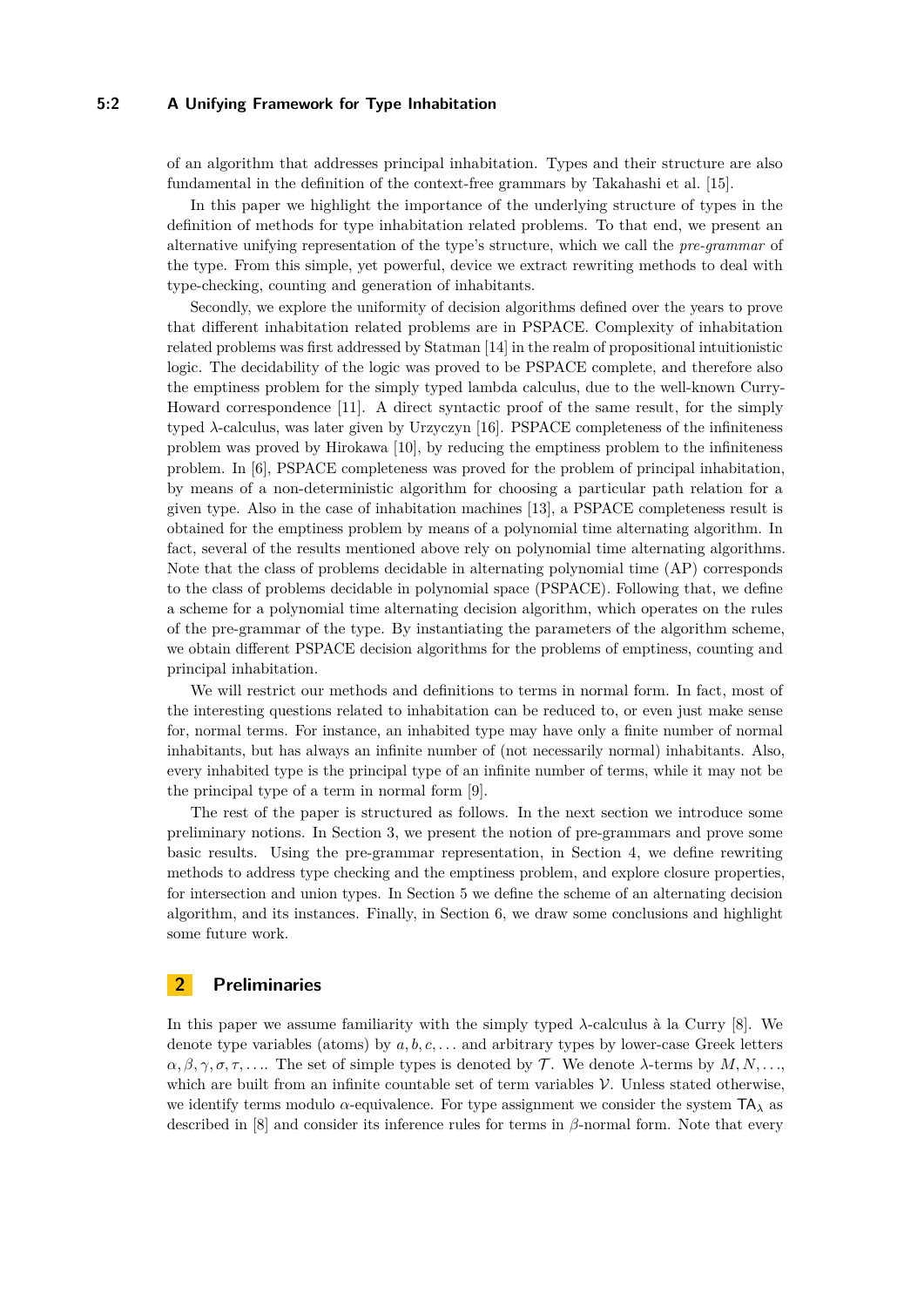*β*-normal *λ*-term is of the form  $\lambda x.N$  or  $xN_1 \cdots N_s$ , where  $N, N_1, \ldots, N_s$  are in normal form and  $s \geq 0$ . Different from [\[8\]](#page-14-8) we define the depth of a  $\lambda$ -term by depth $(\lambda x.N) = 1 + \text{depth}(N)$ , and depth $(xN_1 \cdots N_s) = 1 + max(\text{depth}(N_1), \ldots, \text{depth}(N_s))$  for  $s \ge 1$ , and depth $(x) = 1$ . With this definition the depth of a term M, such that  $\Gamma \vdash M : \tau$ , corresponds directly to the height of the unique TA*λ*-deduction of this fact, as defined below. A *context* is a finite set Γ of declarations  $x : \sigma$ , where  $x \in V$  and  $\sigma \in \mathcal{T}$ , such that all term variables occurring in  $\Gamma$ are distinct from each other. The set of term variables occurring in  $\Gamma$  is denoted by  $\mathsf{Subj}(\Gamma)$ . The union of contexts is *consistent* if it does not contain different type declarations for the same term variable.

**Definition 1.** We write  $\Gamma \vdash M : \tau$  and say that type  $\tau$  can be assigned to term M in context Γ, if this formula can be obtained by applying the rules below a finite number of times.

- If  $\Gamma \vdash N : \sigma_2$  and  $\Gamma \cup \{x : \sigma_1\}$  is consistent, then  $\Gamma \setminus \{x : \sigma_1\} \vdash \lambda x.N : \sigma_1 \to \sigma_2$ .
- if  $\Gamma_i \vdash N_i : \sigma_i$ , for  $1 \leq i \leq s$  ( $s \geq 0$ ), then  $\Gamma \vdash xN_1 \cdots N_s : \sigma$ , if  $\Gamma = \Gamma_1 \cup \cdots \cup \Gamma_s \cup \{x :$  $\sigma_1 \rightarrow \cdots \rightarrow \sigma_s \rightarrow \sigma$ } is consistent;

If  $\Gamma = \emptyset$ , then we also write  $\vdash M : \tau$  instead of  $\Gamma \vdash M : \tau$  and say that M is an *inhabitant* of type  $\tau$ . The set of all (normal) inhabitants of  $\tau$  is denoted by  $\mathsf{Nhabs}(\tau)$ .

One knows that  $\Gamma \vdash M : \tau$  implies that the set of term variables in  $\Gamma$  coincides with the set of free variables in *M*, i.e.  $\mathsf{Subj}(\Gamma) = \mathsf{FV}(M)$ , cf. Lemma 2A10 in [\[8\]](#page-14-8). Furthermore, for every derivable formula  $\Gamma \vdash M : \tau$  there is exactly one deduction in  $TA_\lambda$ .

<span id="page-2-1"></span>**Example 2.** Consider type  $\alpha = ((o \rightarrow o) \rightarrow o \rightarrow o) \rightarrow o \rightarrow o$ , which will be our running example throughout this paper. Normal inhabitants of  $\alpha$  are, for instance,  $M_1 = \lambda xy.x(\lambda z.y)y$ and  $M_2 = \lambda x.x(\lambda y.y)$ , for which one has  $\text{depth}(M_1) = 5$  and  $\text{depth}(M_2) = 4$ .

<span id="page-2-0"></span>I **Definition 3.** The polarity of occurrences of subtypes in a type *τ* is defined as follows.

 $\blacksquare$  *τ* is a positive occurrence in *τ*;

if  $\rho \rightarrow \sigma$  occurs positively (resp. negatively) in  $\tau$ , then that occurrence of  $\rho$  is negative (resp. positive) and that occurrence of  $\sigma$  is positive (resp. negative) in  $\tau$ .

Following the notation in [\[8\]](#page-14-8), we will on occasions write *o* when referring to a particular occurrence of an object *o*. Every type  $\tau$  can be uniquely written as  $\tau = \tau_1 \rightarrow \ldots \rightarrow \tau_l \rightarrow a$ , where *a* is a type variable and  $l \geq 0$ . Type variable *a* is called the *tail* of  $\tau$  and denoted by tail( $\tau$ ). If  $l \geq 1$ , then  $\tau_1, \ldots, \tau_l$  are called the *arguments* of  $\tau$ . An occurrence  $\sigma$  in  $\tau$  is called a *negative subpremise* of *τ* iff it is the argument of a positive occurrence of a subtype in *τ* .

Consider a term *M* and a type  $\tau$  such that  $\vdash M : \tau$ , as well as a formula  $\Gamma \vdash N : \sigma$ , appearing in the unique  $TA_\lambda$ -deduction of  $\vdash M : \tau$ . In the following, we assign to each  $X \in Sub(\Gamma) \cup \{N\}$  an occurrence  $st(X)$  of a subtype in  $\tau$ . The definition of st is bottom-up, starting with  $\vdash M : \tau$ .

- For  $\vdash M : \tau$ , let  $\mathsf{st}(M) = \tau$ .
- $\blacksquare$  Now consider Γ \{*x* : *σ*<sub>1</sub>}  $\vdash \lambda x.N$  : *σ*<sub>1</sub> → *σ*<sub>2</sub>, because Γ  $\vdash N$  : *σ*<sub>2</sub> and because Γ  $\cup$  {*x* : *σ*<sub>1</sub>} is consistent. Consider  $\mathsf{st}(\lambda x.N) = \sigma_1 \to \sigma_2$  for  $\Gamma \setminus \{x : \sigma_1\} \vdash \lambda x.N : \sigma_1 \to \sigma_2$ . Then, for  $Γ ⊢ N : σ<sub>2</sub>$  let st(*N*) be the occurrence of *σ*<sub>2</sub> in st(*λx.N*). If *x* ∈ Subj(Γ), then st(*x*) is the occurrence of  $\sigma_1$  in  $\sigma_1 \to \sigma_2$ . All other variables in Subj(Γ) are assigned the same occurrences as for the formula  $\Gamma \setminus \{x : \sigma_1\} \vdash \lambda x. N : \sigma_1 \to \sigma_2$ .
- Finally let  $\Gamma \vdash xN_1 \cdots N_s : \sigma$ , because  $\Gamma_i \vdash N_i : \sigma_i$ , for  $1 \leq i \leq s$  ( $s \geq 0$ ), and because  $\Gamma = \Gamma_1 \cup \cdots \Gamma_s \cup \{x : \sigma_1 \to \cdots \to \sigma_s \to \sigma\}$  is consistent. If  $\mathsf{st}(x) = \sigma_1 \to \cdots \to \sigma_s \to \sigma$ , then  $\mathsf{st}(N_i)$  is the occurrence of  $\sigma_i$  in  $\mathsf{st}(x)$ , for  $\Gamma_i \vdash N_i : \sigma_i$  and  $1 \leq i \leq s$  ( $s \geq 0$ ). The variables in  $\textsf{Subj}(\Gamma_i)$  are assigned the same occurrences as for  $\Gamma \vdash xN_1 \cdots N_s : \sigma$ .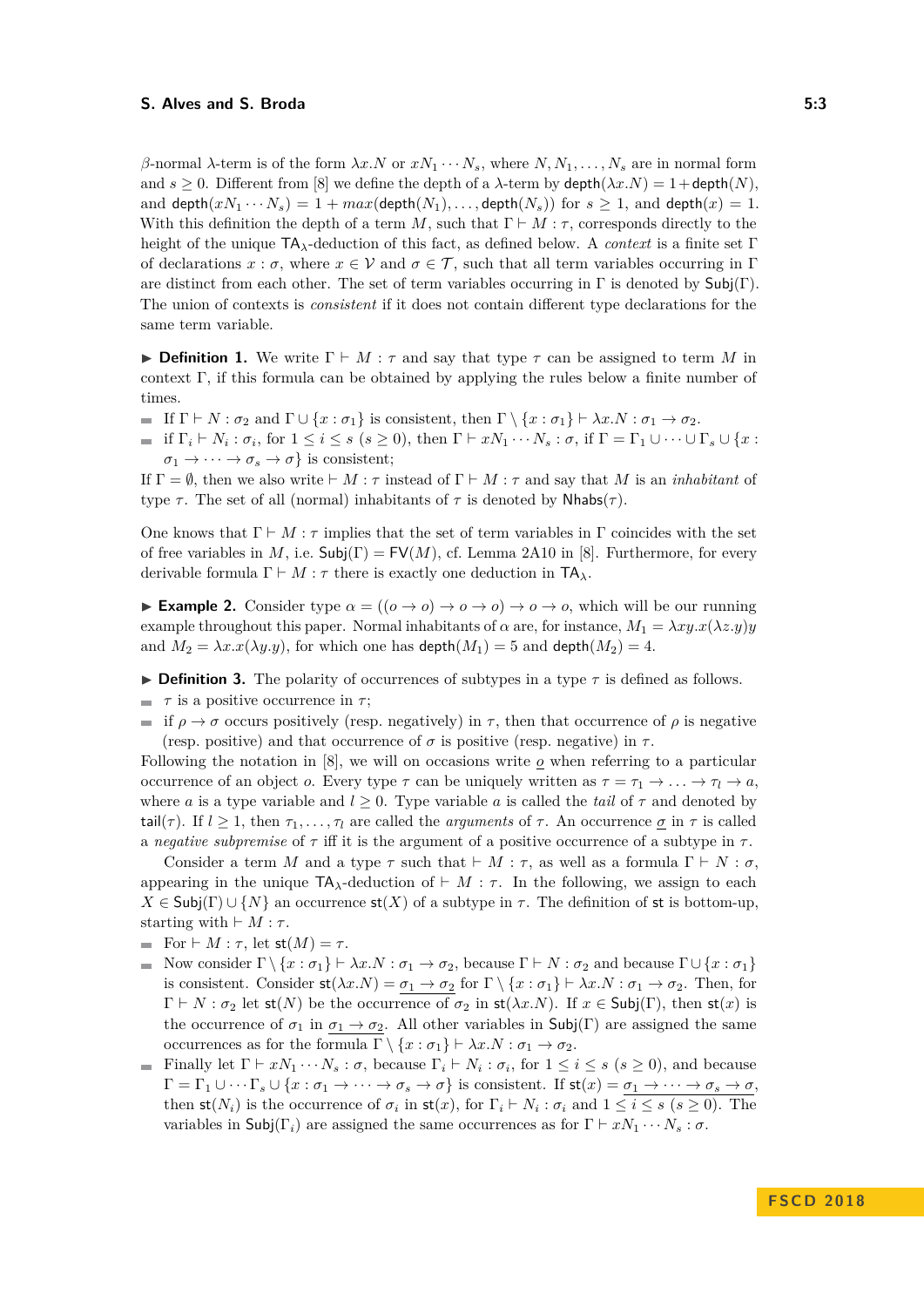#### **5:4 A Unifying Framework for Type Inhabitation**

The following lemma, cf. [\[4\]](#page-14-5), establishes the relationship between occurrences of variables in abstraction sequences and occurrences of subterms in *M*, respectively with negative subpremises and positive occurrences of subtypes in  $\tau$  and can be easily proved using the definition of st above, as well as Definition [3.](#page-2-0) The established relationship will be explored in the definition of pre-grammars in the next section.

<span id="page-3-2"></span> $\blacktriangleright$  **Lemma 4.** *Consider a term M in*  $\beta$ *-normal form and a type*  $\tau$  *such that*  $\vdash M : \tau$ *, as well as a formula*  $\Gamma \vdash N : \sigma$ *, appearing in the unique*  $TA_{\lambda}$ *-deduction of*  $\vdash M : \tau$ *. If*  $x : \sigma_x \in \Gamma$ *, then*  $\mathsf{st}(x) = \sigma_x$  *is a negative subpremise in*  $\tau$ . Furthermore,  $\mathsf{st}(N) = \sigma_x$  *is a positive occurrence of subtype*  $\sigma$  *in*  $\tau$ *.* 

## <span id="page-3-0"></span>**3 Pre-grammars**

In this section we describe how to obtain for a type *τ* a set of rewriting rules, which we call the *pre-grammar* of  $\tau$  and denote by  $\text{pre}(\tau)$ . We start by associating to each type  $\tau$ a set  $oc\bar{c}(\tau)$  that contains for each type occurrence  $\sigma$  a tuple  $(\sigma, n, l)$ , where  $n \in \mathbb{N}$ , and l ∈ {var} ∪ { *n* → *m* | *n, m* ∈ N }. Distinct occurrences of subtypes are assigned distinct tuples. This set is uniquely defined, up to isomorphism between integers used in the tuples.

- **Definition 5.** Given a type  $\tau \in \mathcal{T}$  let  $\text{occT}(\tau)$  be the smallest set satisfying the following.
- For each occurrence of a type variable *a* in  $\tau$  there is a tuple  $(a, n, \text{var}) \in \text{occ}(\tau)$ ;
- if  $\rho \to \sigma$  is an occurrence of a subtype of  $\tau$ , and  $(\rho, n, l_{\rho}), (\sigma, m, l_{\sigma}) \in \text{occ}(\tau)$  are the  $\equiv$ tuples corresponding to  $\rho$  and  $\sigma$  in this occurrence, then  $(\rho \to \sigma, k, n \to m) \in \text{occ}(\tau);$
- for each  $n \in \mathbb{N}$  there is at most one tuple  $(\sigma, n, l) \in \text{occ}\Gamma(\tau)$ .

Furthermore, given a particular occurrence *σ* of a subtype of *τ* we denote by n(*σ*) the unique integer *n* such that  $(\sigma, n, l) \in \text{occ}(\tau)$ . We frequently will refer to  $n(\sigma)$  as the *identifier* of  $\sigma$ w.r.t.  $\text{occ}\mathsf{T}(\tau)$ . Finally,  $\mathsf{t}(n) = \sigma$ ,  $\text{lab}(n) = \mathsf{l}$ , and  $\mathsf{N}(\tau) = \{ n \mid (\sigma, n, \mathsf{l}) \in \text{occ}\mathsf{T}(\tau) \}$ .

In order to deal correctly with the correspondence between occurrences of subtypes and occurrences of subterms, polarities have to be taken into account. With this purpose, and whenever convenient, we might superscript an integer  $n$  with  $'$ + if  $n$  corresponds to a positive occurrence of a subtype, i.e. an occurrence that can be the type of a subterm of an inhabitant, and with '−' if it corresponds to a negative subpremise, i.e. if it corresponds to an occurrence that can be the type of a variable in an abstraction sequence. Integers that correspond to a negative occurrence, which is no subpremise, will not be superscripted.

**► Definition 6.** We say that two integers  $n, m \in \mathsf{N}(\tau)$  are equivalent w.r.t. occT( $\tau$ ), and write  $n \equiv_{\text{occ}} m$ , if and only if  $t(n) = t(m)$ . The binary relation  $T(\tau) \subseteq N(\tau) \times N(\tau)$  is defined by (*p*2*, p*3) ∈ *T*(*τ* ) iff (*β, p*3*, p*<sup>1</sup> → *p*2) ∈ occT(*τ* ), i.e. *β* = *β*<sup>1</sup> → *β*2, n(*β*1) = *p*1, n(*β*2) = *p*2, and  $n(\beta) = p_3$ . Furthermore, for  $(p_2, p_3) \in T(\tau)$  let  $q(p_2, p_3) = p_1$ .

**Example 7.** *If*  $\tau$  *contains s occurrences*  $a_1, \ldots, a_s$ *, of type variables, then the graph of*  $T(\tau)$ *, whose set of nodes is*  $N(\tau)$ *, consists of s unary trees with roots*  $n(a_1), \ldots, n(a_s)$ *, respectively.* 

<span id="page-3-1"></span>**Example 8.** For  $\alpha = ((\alpha \to \alpha) \to \alpha \to \alpha) \to \alpha \to \alpha$  from Example [2](#page-2-1) the set  $\text{occ}(\alpha)$ contains eleven tuples  $(\beta, n, l)$ , where  $\beta$ , *n* and l are given below.

|  | $\beta \mid n \mid 1$ |                                       | $\beta$   $n$   1                                                       |                                           |  |
|--|-----------------------|---------------------------------------|-------------------------------------------------------------------------|-------------------------------------------|--|
|  | $\boxed{o}$ 0 var     |                                       | $o \mid 4$ var                                                          |                                           |  |
|  | $o \mid 1$ var        |                                       | $\begin{array}{c c} o & 5 & \text{var} \end{array}$                     | $o \rightarrow o$   8   4 $\rightarrow$ 5 |  |
|  | $o \mid 2$ var        | $o \rightarrow o$ 6 0 $\rightarrow$ 1 | $(o \rightarrow o) \rightarrow o \rightarrow o$   9   6 $\rightarrow$ 7 |                                           |  |
|  | $o \mid 3$ var        |                                       | $o \rightarrow o$ 7 2 $\rightarrow$ 3                                   | $\alpha$   10   9 $\rightarrow$ 8         |  |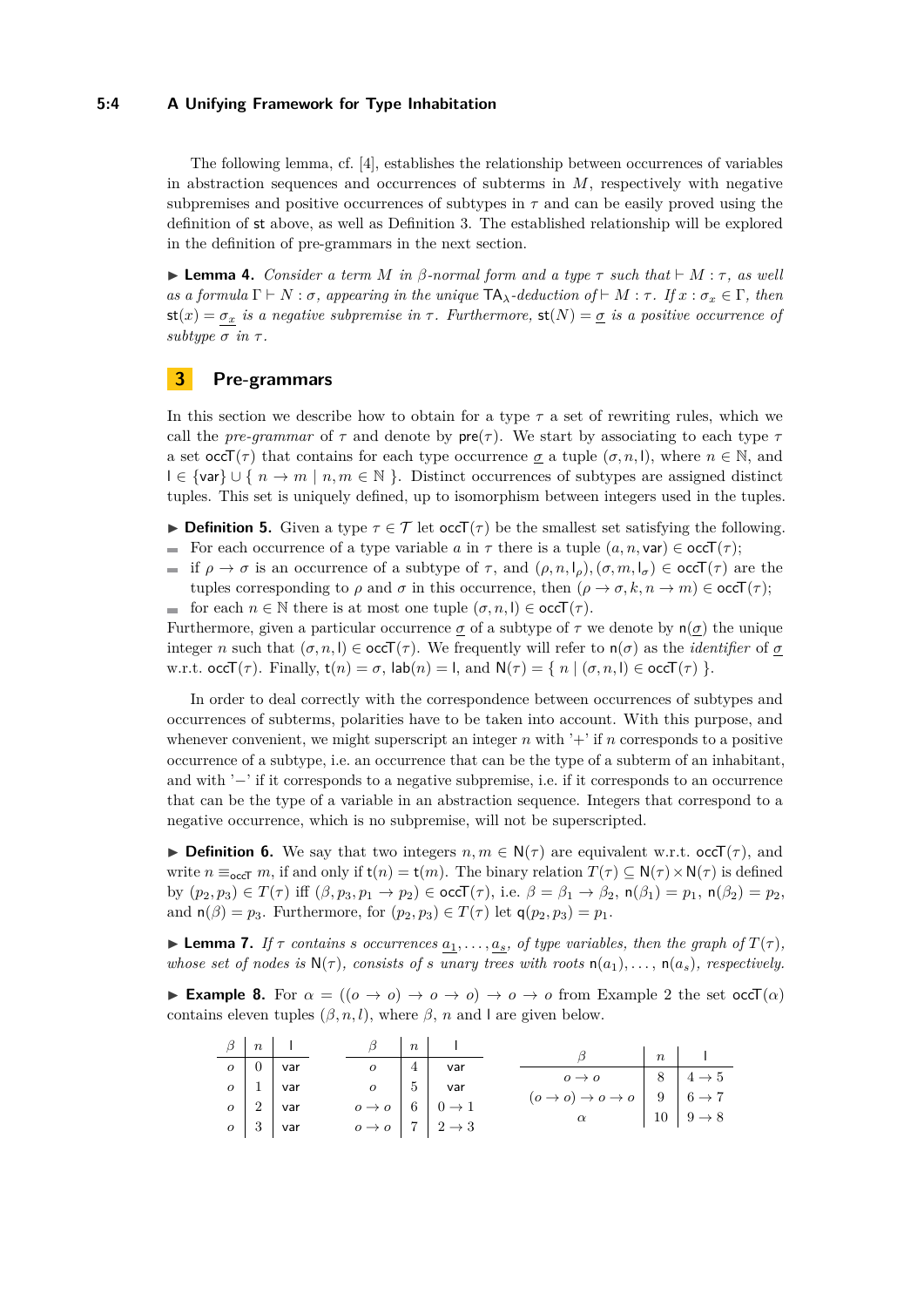The equivalence relation  $\equiv_{\text{ocf}}$  partitions  $N(\alpha)$  into four equivalence classes, which are  $\{10^+\}$ ,  $\{9^{-}\}, \{6^{+}, 7, 8^{+}\}, \text{ and } \{0^{-}, 1^{+}, 2^{+}, 3, 4^{-}, 5^{+}\}.$  The associated graph  $T(\alpha)$  is depicted below.

| $10^{+}$       |                |      | Q              |            |          |
|----------------|----------------|------|----------------|------------|----------|
| 9 <sup>†</sup> |                |      | 6 <sup>1</sup> |            |          |
| $8^+$          | $6+$           |      |                |            |          |
| 4 <sup>1</sup> | 0 <sup>1</sup> |      | 2 <sup>1</sup> |            |          |
| $5^+$          | $1+$           | $2+$ | 3              | $\Delta$ - | $\Omega$ |

Now,  $\text{pre}(\tau)$  can be computed from  $\text{occ}\Gamma(\tau)$  and  $T(\tau)$  as follows.

**Definition 9.** Given a type  $\tau$  and a set of tuples  $\text{occT}(\tau)$ , we denote by  $\text{pre}(\tau)$  the smallest set of rules satisfying the following conditions.

- $$
- if  $m^+, p_0^- \in N(\tau)$  and  $(p_s, p_{s-1}), \ldots, (p_2, p_1), (p_1, p_0) \in T(\tau)$ , for some  $s \geq 0$ ,  $m^+ \equiv_{\text{occ } T} p_s$ ,  $q(p_i, p_{i-1}) = n_i$  for  $1 \le i \le s$ , then  $m := p_0 \ n_1 \cdots n_s \in \text{pre}(\tau)$ .

<span id="page-4-3"></span>**If Note 10.** If  $\tau$  is inhabited, then there is exactly one rule for  $n(\tau)$  in  $\text{pre}(\tau)$ . This rule is of the form  $n(\tau) := \lambda k.n$ , for some  $k^-, n^+ \in N(\tau)$ . Also,  $n(\tau)$  occurs in no other rule.

It is straightforward to verify the following two properties of  $pre(\tau)$ .

#### <span id="page-4-1"></span> $\blacktriangleright$  Lemma 11.

- **1.** *Consider a positive occurrence of a subformula*  $\rho \rightarrow \sigma$  *in*  $\tau$  *and the corresponding tuple*  $in (\rho \to \sigma, m, k \to n) \in \text{occ } \mathsf{T}(\tau)$ *. Then,*  $m := \lambda k.n \in \text{pre}(\tau)$ *, and there is no other rule of the form*  $m := \lambda k'.n'$  *in*  $\text{pre}(\tau)$ *.*
- **2.** *Consider a negative subpremise*  $\rho = \sigma_1 \rightarrow \cdots \rightarrow \sigma_s \rightarrow \sigma$  *in*  $\tau$  *and let*  $(\sigma_1, n_1, l_1), \ldots$  $(\sigma_s, n_s, l_s), (\sigma, n, l_n), (\rho, k, l_k)$  be the tuples in  $\text{occ}(\tau)$  corresponding to  $\sigma_1, \ldots, \sigma_s, \sigma, \rho$ , *respectively. If*  $m^+ \in \text{occ}(\tau)$ *, such that*  $m^+ \equiv_{\text{occ}} \tau n$ *, then*  $m := k \ n_1 \cdots n_s \in \text{pre}(\tau)$ *. Furthermore, there is no other rule of the form*  $m := k n'_1 \cdots n'_t$  *(* $t \ge 0$ *) in*  $\mathsf{pre}(\tau)$ *<i>.*

**Example 12.** From  $\text{occ}(\alpha)$  and  $T(\alpha)$  in Example [8](#page-3-1) we obtain the following set  $\text{pre}(\alpha)$ containing fourteen rewriting rules.

10 :=  $\lambda 9.8$  6 :=  $\lambda 0.1 | 96$  2 :=  $962 | 4 | 0$ 8 :=  $\lambda 4.5 | 96$  5 :=  $962 | 4 | 0$  1 :=  $962 | 4 | 0$ 

## <span id="page-4-0"></span>**4 Inhabitation**

## **4.1 Type Checking**

In the following we describe a rewriting algorithm that, given a type  $\tau$  and a term  $M$ , verifies if  $\vdash M : \tau$ , i.e. checks if  $M \in \mathsf{N}$  habs( $\tau$ ). During the rewriting process we use objects with the structure of *λ*-terms, but such that integers can be used as placeholders for variables. We refer to these objects as *extended terms*. We denote by *N*[*k/x*] the (extended) term obtained from *N* by replacing all free occurrences of variable *x* in *N* by placeholder *k*.

<span id="page-4-2"></span>**► Definition 13.** Given a type  $\tau$ , we write  $(M, m) \leftrightarrow (N_1, n_1) \cdots (N_s, n_s)$ ,  $(s \geq 0)$ , where  $M, N_1, \ldots, N_s$  are extended terms and  $m, n_1, \ldots, n_s \in N(\tau)$ , if one of the following applies.  $\blacksquare$  If  $m := \lambda k.n \in \text{pre}(\tau)$ , then  $(\lambda x.N, m) \hookrightarrow (N[k/x], n);$ 

 $\blacksquare$  if  $m := k \, n_1 \cdots n_s \in \text{pre}(\tau)$ , then  $(k \, N_1 \cdots N_s, m) \hookrightarrow (N_1, n_1), \ldots, (N_s, n_s).$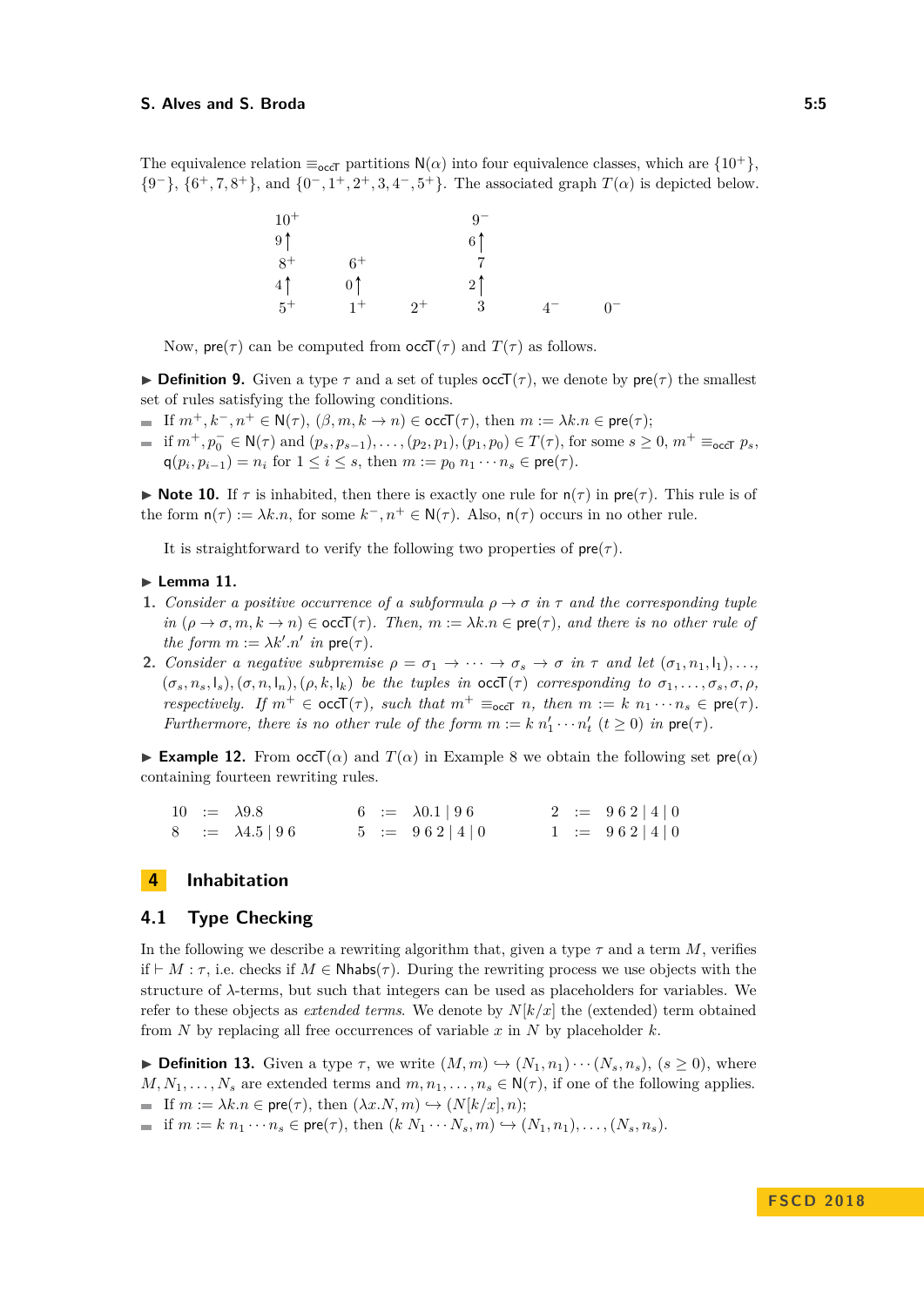#### **5:6 A Unifying Framework for Type Inhabitation**

The definition of  $\hookrightarrow$  extends, in the usual way, to rewriting of sequences of pairs, where we assume that sequences of pairs are processed from left to right. Then,  $\rightarrow^*$  denotes the reflexive, transitive closure of  $\hookrightarrow$ .

Note that, by Lemma [11,](#page-4-1) in each step of  $(M, n(\tau)) \hookrightarrow^* \epsilon$ , at most one rule of  $pre(\tau)$  applies to each pair. Consequently, the type-checking algorithm is deterministic and the sequence from  $(M, n(\tau))$  to  $\epsilon$  is unique.

**Example 14.** Consider  $\alpha$  as before and  $M_1 = \lambda xy.x(\lambda z.y)y$  from Example [2.](#page-2-1) Then,

$$
(\lambda xy. x(\lambda z. y)y, 10) \rightarrow (\lambda y. 9(\lambda z. y)y, 8) \rightarrow (9(\lambda z. 4)4, 5)
$$
  

$$
\rightarrow (\lambda z. 4, 6), (4, 2) \rightarrow (4, 1), (4, 2) \rightarrow (4, 2) \rightarrow \epsilon.
$$

<span id="page-5-0"></span>**► Theorem 15.** Nhabs( $\tau$ ) = {  $M \mid (M, n(\tau)) \hookrightarrow^* \epsilon$  }*.* 

**Proof.** We show that for any term *M*, context  $\Gamma = \{x_1 : \sigma_1, \ldots, x_n : \sigma_n\}$  and type  $\sigma$ , if  $\Gamma \vdash M : \sigma$ , then  $(M[\mathsf{n}(\sigma_1)/x_1,\cdots,\mathsf{n}(\sigma_n)/x_n],\mathsf{n}(\sigma)) \hookrightarrow^* \epsilon$ , using  $M[\Gamma]$  as an abbreviation for  $M[\mathsf{n}(\sigma_1)/x_1,\cdots,\mathsf{n}(\sigma_n)/x_n]$ . As a consequence it follows that  $\mathsf{Nhabs}(\tau) \subseteq \{M \mid \mathsf{Nohs}(\tau)\}$  $(M, \mathsf{n}(\tau)) \hookrightarrow^* \epsilon$ . We proceed by induction on depth $(M)$ . First, consider  $M = xN_1 \cdots N_s$ and suppose that  $\Gamma \vdash xN_1 \cdots N_s : \sigma$ , because  $\Gamma_i \vdash N_i : \sigma_i$ , for  $1 \leq i \leq s$  ( $s \geq 0$ ), and because  $\Gamma = \Gamma_1 \cup \cdots \cup \Gamma_s \cup \{x : \sigma_1 \to \cdots \to \sigma_s \to \sigma\}$  is consistent. By Lemma [4,](#page-3-2) we know that there is a negative subpremise  $\mathsf{st}(x) = \sigma_1 \to \cdots \to \sigma_s \to \sigma$  in  $\tau$ , as well as a positive occurrence st( $xN_1 \cdots N_s$ ) of  $\sigma$  in  $\tau$ , corresponding to  $\Gamma \vdash xN_1 \cdots N_s : \sigma$ . Let *n* and *m* be respectively the identifier of the occurrence of  $\sigma$  in  $\mathsf{st}(x)$ , and of the positive occurrence  $\mathsf{st}(xN_1 \cdots N_s)$  of  $\sigma$  in  $\tau$ . Then,  $m^+ \equiv_{\text{occT}} n$  and it follows from Lemma [11](#page-4-1) that  $m := k \cdot n(\sigma_1) \cdots n(\sigma_s) \in \text{pre}(\tau)$ , where  $k = n(\sigma_1 \to \cdots \to \sigma_s \to \sigma)$ . Thus  $(M[\Gamma], m) \hookrightarrow (N_1[\Gamma], n(\sigma_1)), \ldots, (N_s[\Gamma], n(\sigma_s))$ . But  $N_i[\Gamma] = N_i[\Gamma_i]$ , for  $1 \le i \le s$ . Consequently, the result follows from the induction hypothesis. Now, consider  $M = \lambda x.N$  and suppose that we have  $\Gamma \setminus \{x : \sigma_1\} \vdash \lambda x.N : \sigma_1 \to \sigma_2$ , because  $\Gamma \vdash N : \sigma_2$  and  $\Gamma \cup \{x : \sigma_1\}$  is consistent. It follows from Lemma [4](#page-3-2) that  $st(\lambda x.N) = \sigma_1 \rightarrow \sigma_2$  is a positive occurrence of  $\sigma_1 \rightarrow \sigma_2$  in  $\tau$ . We consider the corresponding tuple  $(\sigma_1 \to \sigma_2, m, k \to n) \in \text{occ}\mathsf{T}(\tau)$ , where  $\mathsf{n}(\sigma_1 \to \sigma_2) = m$ ,  $\mathsf{n}(\sigma_1) = k$ , and  $n(\sigma_2) = n$ . By Lemma [11,](#page-4-1) there is a rule  $m := \lambda k.n \in \text{pre}(\tau)$ . Furthermore,  $\text{Subj}(\Gamma) = \text{FV}(N)$ and  $\textsf{Subj}(\Gamma \setminus \{x : \sigma_1\}) = \textsf{FV}(\lambda x.N)$ . Thus, we have  $(M[\Gamma \setminus \{x : \sigma_1\}], m) \hookrightarrow (N[\Gamma], n)$ . The result follows from the induction hypothesis.

For the other inclusion consider a term *M*, such that  $(M, n(\tau)) \hookrightarrow^* \epsilon$ . Let  $(E, p)$  be any pair appearing in the corresponding rewriting sequence, where *E* is an extended term and  $p = \mathsf{n}(\sigma)$ , for some type occurrence  $\underline{\sigma}$  in  $\tau$ , i.e.  $\sigma = \mathsf{t}(p)$ . Naturally, we have  $(E, p) \hookrightarrow^* \epsilon$ . Let  $P = \{p_1, \ldots, p_l\}$  be the set of placeholders that occur in *E*. Furthermore, let us interpret each of the integers in *P* as the name of a term variable. We will show, by induction on the length of  $(E, p) \hookrightarrow^* \epsilon$ , that  $\Gamma_P \vdash E : t(p)$ , where  $\Gamma_P = \{p_1 : t(p_1), \ldots, p_l : t(p_l)\}$ . In particular, it follows that  $\vdash M : \tau$ . First, consider  $E = \lambda x.E'$  such that  $(\lambda x.E', p) \hookrightarrow (E'[k/x], n)$ by rule  $p := \lambda k.n \in \text{pre}(\tau)$ . This means that there is a positive occurrence of a subtype  $t(p) = t(k) \rightarrow t(n)$  in  $\tau$ . By the induction hypothesis, we have  $\Gamma_{E'} \cup \{k : t(k)\} \vdash E'[k/x] : t(n)$ . Thus,  $\Gamma_{E'} \vdash \lambda k.E'[k/x]: t(p)$ , but  $\lambda k.E'[k/x] \equiv_\alpha \lambda x.E'$ . Finally, consider  $E = k E_1 \cdots E_s$ , such that  $(k E_1 \cdots E_s, p) \hookrightarrow (E_1, n_1), \ldots, (E_s, n_s)$  by rule  $p := k n_1 \cdots n_s \in \text{pre}(\tau)$ , where  $s \geq 0$ . Then,  $t(k) = t(n_1) \rightarrow \cdots \rightarrow t(n_s) \rightarrow t(p)$  is a negative subpremise in  $\tau$ . By the induction hypothesis, we have  $\Gamma_{E_i} \vdash E_i : t(n_i)$ , for  $1 \leq i \leq s$  and  $s \geq 0$ . Furthermore,  $\Gamma_E = \Gamma_{E_1} \cup \cdots \cup \Gamma_{E_s} \cup \{k : \mathsf{t}(k)\}\$ is consistent by definition. Thus,  $\Gamma_E \vdash E : \mathsf{t}(p).$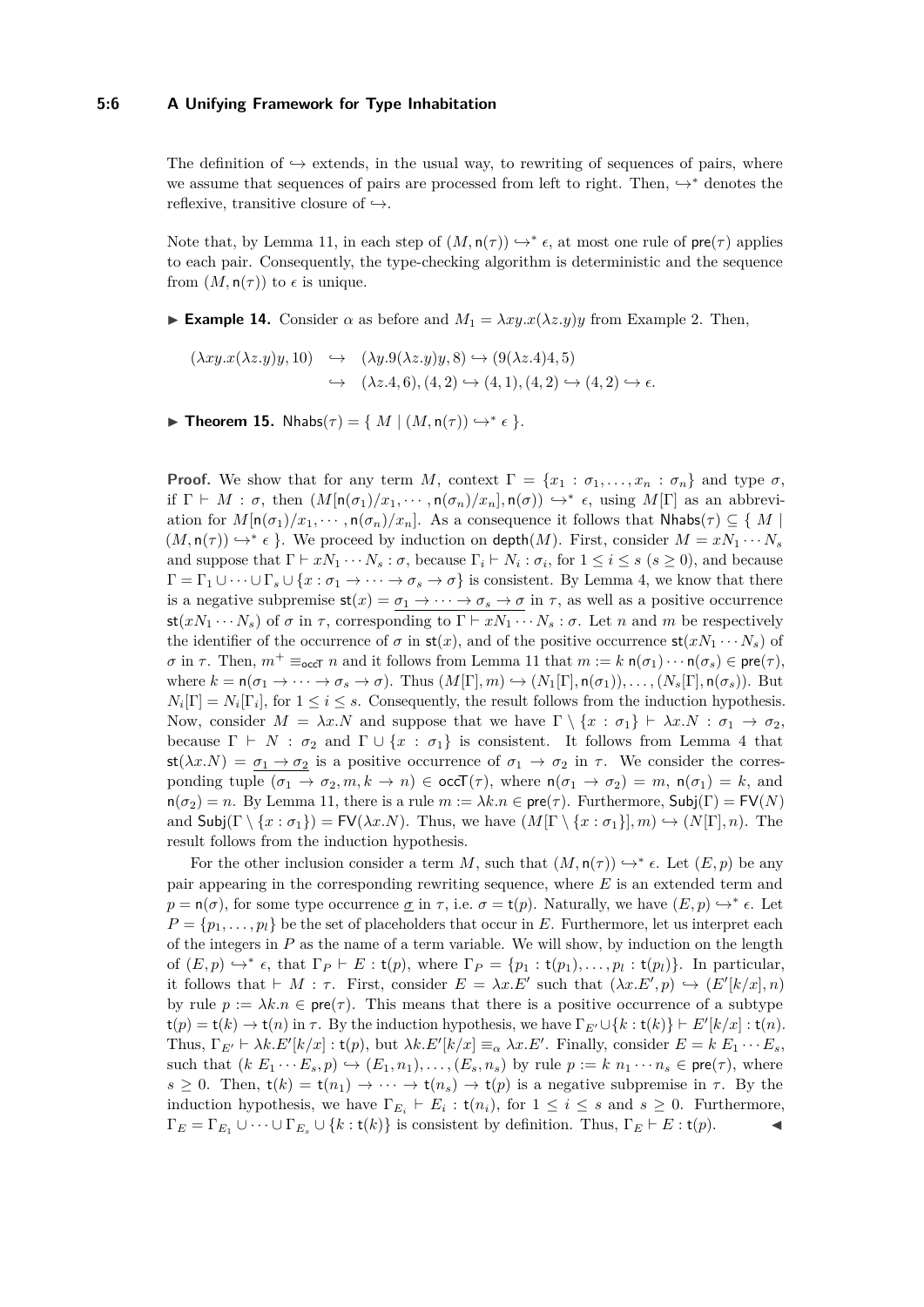## **4.2 The Emptiness Problem**

In this subsection we define a rewriting algorithm to decide if a given type *τ* has a normal inhabitant. Contrary to the previous one, this algorithm is non-deterministic, since more than one rule may apply at each step. On the other hand, it provides us with a simple tool to show that the emptiness problem for simple types is in PSPACE, and can be used for generation as well as for counting.

<span id="page-6-0"></span>**► Definition 16.** Given a type  $\tau$ , an identifier  $m \in N(\tau)$  and a set  $V \subseteq N(\tau)$ , we write  $(m, V) \rightsquigarrow (n_1, V'), \dots, (n_s, V')$  if one of the following applies.

If  $m := \lambda k.n \in \text{pre}(\tau)$ , then  $(m, V) \rightsquigarrow (n, V \cup \{k\})$ ;

 $\blacksquare$  if *m* := *k n*<sub>1</sub> · · · *n<sub>s</sub>* ∈ **pre**( $\tau$ ) and *k* ∈ *V*, then  $(m, V) \rightsquigarrow (n_1, V), \ldots, (n_s, V)$ .

The definition of  $\sim$  extends, in the usual way, to rewriting of sequences of pairs. Then,  $\sim$ <sup>\*</sup> denotes the reflexive, transitive closure of  $\rightsquigarrow$ .

**Definition 17.** For a particular rewriting sequence of  $(n(\tau), \emptyset) \rightsquigarrow^* \epsilon$ , we define a function pair that computes for each  $(m, V)$  in that rewriting sequence a tuple  $(M, \Gamma) = \text{pair}(m, V)$ . For convenience we will use identifiers as indexes of term variables in such a way that the type assigned to a variable with name  $x_n$ , for  $n \in N(\tau)$ , is always  $t(n)$ . The function pair is recursively defined as follows.

- If  $(m, V) \rightsquigarrow (n, V \cup \{k\})$  because  $m := \lambda k.n \in \text{pre}(\tau)$ , then  $\text{pair}(m, V) = (\lambda x_k.N, \Gamma \setminus \{x_k :$  $t(k)$ }), where  $(N, \Gamma) = \text{pair}(n, V \cup \{k\});$
- $\blacksquare$  if  $(m, V) \rightsquigarrow (n_1, V), \ldots, (n_s, V)$  because  $m := k \ n_1 \cdots n_s \in \text{pre}(\tau)$  and  $k \in V$ , then  $\mathsf{pair}(m,V) = (x_k \ N_1 \cdots N_s, \{x_k : \mathsf{t}(k)\} \cup \Gamma_1 \cup \cdots \cup \Gamma_s), \text{ where } (N_i, \Gamma_i) = \mathsf{pair}(n_i, V), \text{ for }$  $1 \leq i \leq s \ (s \geq 0).$

Note that function pair actually does not depend on set *V* , but on the identifier *m* and on the rule in  $\text{pre}(\tau)$ , which is used in each step of the rewriting sequence. The rule is implicitly given by the pairs appearing on the right of  $\sim$  in Definition [16,](#page-6-0) unless it is of the form  $m := k$ . In that case  $(m, V) \rightsquigarrow \epsilon$  and there might be more than one identifier  $k \in V$  such that  $m := k \in \text{pre}(\tau)$ . To guarantee that pair is well-defined, we suppose that in each rewriting step, the corresponding rewriting rule is given, either implicitly or explicitly. The correctness of function pair is stated in the following lemma.

<span id="page-6-1"></span>**Lemma 18.** *If*  $(m, V) \rightsquigarrow^* \epsilon$  and  $(M, \Gamma) = \text{pair}(m, V)$  for some corresponding rewriting *sequence, then*  $\Gamma \vdash M : t(m)$ *.* 

**Proof.** By structural induction on *M*. We first consider the case where pair $(m, V)$  =  $(\lambda x_k \cdot N, \Gamma \setminus \{x_k : t(k)\})$ , which follows from  $(m, V) \rightsquigarrow (n, V \cup \{k\}) \rightsquigarrow^* \epsilon$  because  $m :=$  $\lambda k.n \in \text{pre}(\tau)$  and  $(N,\Gamma) = pair(n, V \cup \{k\})$ . By the induction hypothesis,  $\Gamma \vdash N : t(n)$ and by definition  $\Gamma \cup \{x_k : t(k)\}\$ is always consistent. Therefore,  $\Gamma \vdash \lambda x_k N : t(k) \to t(n)$ . Now consider pair $(m, V) = (x_k N_1 \cdots N_s, \{x_k : t(k)\} \cup \Gamma_1 \cup \cdots \cup \Gamma_s)$ , which follows from  $(m, V) \rightsquigarrow (n_1, V), \ldots, (n_s, V) \rightsquigarrow^* \epsilon$  because  $m := k \ n_1 \cdots n_s \in \text{pre}(\tau)$  and  $k \in V, (N_i, \Gamma_i) =$  $\text{pair}(n_i, V)$ , for  $1 \leq i \leq s$  ( $s \geq 0$ ). By the induction hypothesis  $\Gamma_i \vdash N_i : t(n_i)$  and by definition  $\{x_k : t(k)\} \cup \Gamma_1 \cup \cdots \cup \Gamma_s$  is consistent. It follows from  $m := k n_1 \cdots n_s \in \text{pre}(\tau)$ that  $t(k) = t(n_1) \rightarrow \cdots \rightarrow t(n_s) \rightarrow t(m)$ . Therefore  $\{x_k : t(k)\} \cup \Gamma_1 \cup \cdots \cup \Gamma_s \vdash x_k N_1 \cdots N_s$ :  $t(m)$ .

<span id="page-6-2"></span>**Example 19.** Consider  $\alpha$  and  $pre(\alpha)$  from Example [8.](#page-3-1) Then,

$$
(10, \emptyset) \rightsquigarrow (8, \{9\}) \rightsquigarrow (5, \{4, 9\}) \rightsquigarrow \epsilon. \qquad \text{Similarly,}
$$

$$
(10, \emptyset) \rightsquigarrow (8, \{9\}) \rightsquigarrow (6, \{9\}) \rightsquigarrow (1, \{0, 9\}) \rightsquigarrow (6, \{0, 9\}), (2, \{0, 9\})
$$

$$
\rightsquigarrow (1, \{0, 9\}), (2, \{0, 9\}) \rightsquigarrow (2, \{0, 9\}) \rightsquigarrow \epsilon.
$$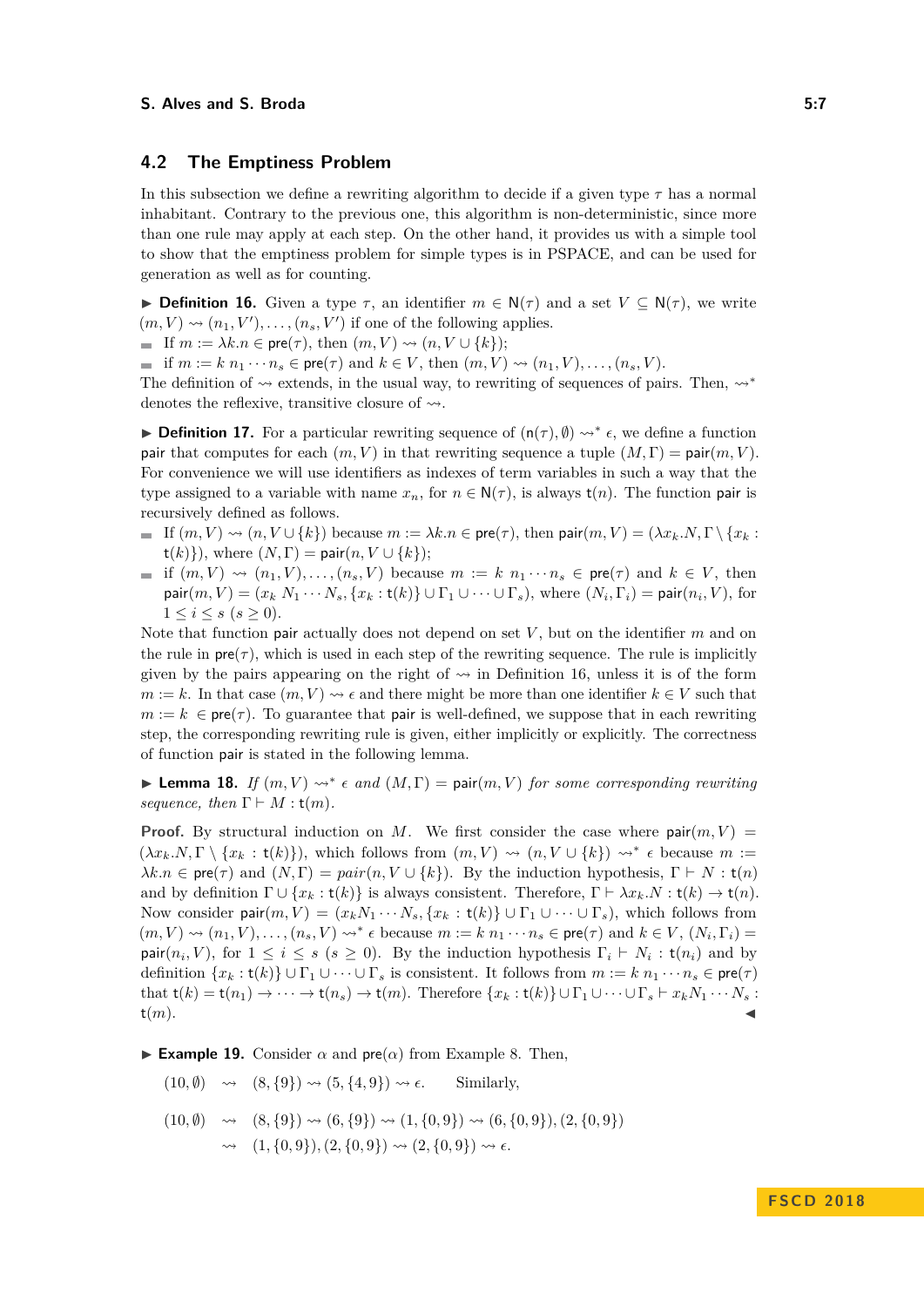## **5:8 A Unifying Framework for Type Inhabitation**

For the first two pairs in this last rewriting sequence we have respectively pair $(10, \emptyset)$  =  $(\lambda x_9.x_9(\lambda x_0.x_9(\lambda x_0.x_0)x_0), \emptyset)$  and pair $(8, \{9\}) = (x_9(\lambda x_0.x_9(\lambda x_0.x_0)x_0), \{x_9 : t(9)\})$ , where  $t(9) = (o \rightarrow o) \rightarrow o \rightarrow o$ . Also,  $\vdash \lambda x_9.x_9(\lambda x_0.x_9(\lambda x_0.x_0)x_0)$ :  $t(10)$  and  $\{x_9 : t(9)\}$  $x_9(\lambda x_0 \cdot x_9(\lambda x_0 \cdot x_0)x_0) : t(8)$ , where  $t(8) = 0 \rightarrow 0$  and  $t(10) = \alpha$ .

For the first rewriting sequence we have  $\text{pair}(10,\emptyset) = (\lambda x_9 x_4 \ldots x_4, \emptyset)$ ,  $\text{pair}(8,\{9\}) =$  $(\lambda x_4.x_4, \emptyset)$ , and pair $(5, \{4, 9\}) = (x_4, \{x_4 : t(4)\})$ , where  $t(4) = 0$ . Also,  $\vdash \lambda x_9 x_4.x_4 : t(10)$ ,  $\forall x_4 \ldots x_4 : t(8)$ , and  $\{x_4 : t(4)\} \vdash x_4 : t(5)$ , with  $t(5) = 0$ .

**Find Theorem 20.** Nhabs $(\tau) \neq \emptyset$  *if and only if*  $(n(\tau), \emptyset) \rightsquigarrow^* \epsilon$ .

**Proof.** The 'if' part follows from Lemma [18.](#page-6-1) For the 'only if' part, we show that for any term *M*, context  $\Gamma$  and type  $\sigma$ , if  $\Gamma \vdash M : \sigma$ , then  $(n(\sigma), V_{\Gamma}) \leadsto^* \epsilon$ , where  $V_{\Gamma} = \{ n(\rho) \mid x : \rho \in \Gamma \}$ . First, consider  $M = \lambda x.N$  and suppose that we have  $\Gamma \setminus \{x : \sigma_1\} \vdash \lambda x.N : \sigma_1 \to \sigma_2$ , because  $\Gamma \vdash N : \sigma_2$  and  $\Gamma \cup \{x : \sigma_1\}$  is consistent. It follows from Lemma [4](#page-3-2) that  $\mathsf{st}(\lambda x.N) =$  $\sigma_1 \rightarrow \sigma_2$  is a positive occurrence of  $\sigma_1 \rightarrow \sigma_2$  in  $\tau$ . We consider the corresponding tuple  $(\sigma_1 \to \sigma_2, m, k \to n) \in \text{occ } \mathsf{T}(\tau)$ , where  $\mathsf{n}(\sigma_1 \to \sigma_2) = m$ ,  $\mathsf{n}(\sigma_1) = k$ , and  $\mathsf{n}(\sigma_2) = n$ . By Lemma [11,](#page-4-1) there is a rule  $m := \lambda k.n \in \text{pre}(\tau)$ . Thus,  $(m, V_{\Gamma \setminus \{x : \sigma_1\}}) \rightsquigarrow (n, V_{\Gamma \setminus \{x : \sigma_1\}} \cup \{k\}).$ But,  $V_{\Gamma\setminus\{x:\sigma_1\}}\cup\{k\}=V_{\Gamma}$  and  $(n,V_{\Gamma})\rightsquigarrow^*\epsilon$  follows from the induction hypothesis. Now, consider  $M = xN_1 \cdots N_s$  and suppose that  $\Gamma \vdash xN_1 \cdots N_s : \sigma$ , because  $\Gamma_i \vdash N_i : \sigma_i$ , for  $1 \leq i \leq s$  ( $s \geq 0$ ), and because  $\Gamma = \Gamma_1 \cup \cdots \cup \Gamma_s \cup \{x : \sigma_1 \to \cdots \to \sigma_s \to \sigma\}$ is consistent. By Lemma [4,](#page-3-2)  $\mathsf{st}(x) = \underline{\sigma_1 \rightarrow \cdots \rightarrow \sigma_s \rightarrow \sigma}$  is a negative subpremise of  $\tau$ . It follows from Lemma [11](#page-4-1) that  $m := k \cdot n(\sigma_1) \cdots n(\sigma_s) \in \text{pre}(\tau)$ , where  $m = n(\sigma)$  and  $k = n(\sigma_1 \to \cdots \to \sigma_s \to \sigma)$ . Thus  $(m, V_\Gamma) \rightsquigarrow (n(\sigma_1), V_\Gamma), \ldots, (n(\sigma_s), V_\Gamma)$ . By the induction hypothesis, we have  $(n(\sigma_i), V_{\Gamma_i}) \leadsto^* \epsilon$ , for  $1 \leq i \leq s$ . Since  $V_{\Gamma_i} \subseteq V_{\Gamma}$ , we conclude that  $(n(\sigma_1), V_\Gamma), \ldots, (n(\sigma_s), V_\Gamma) \rightsquigarrow^* \epsilon.$  $\epsilon$ .

# **4.3 Closure Properties**

In this section we combine the pre-grammars of two types  $\tau_1$  and  $\tau_2$  in order to obtain pre-grammars for  $N$ habs( $\tau_1$ ) ∩  $N$ habs( $\tau_2$ ) and for  $N$ habs( $\tau_1$ ) ∪  $N$ habs( $\tau_2$ ), respectively. This allows us to extend our methods to a bigger range of types, such as sum types of rank 1.

<span id="page-7-0"></span>**▶ Definition 21.** Given types  $\tau_1$  and  $\tau_2$ , we define  $N(\tau_1 \cap \tau_2) = N(\tau_1) \times N(\tau_2)$ . Furthermore, let  $pre(\tau_1 \cap \tau_2)$  denote the smallest set of rules satisfying the following.

If  $m_i := \lambda k_i . n_i \in \text{pre}(\tau_i)$   $(i = 1, 2)$ , then  $(m_1, m_2) := \lambda(k_1, k_2) . (n_1, n_2) \in \text{pre}(\tau_1 \cap \tau_2);$ if  $m_i := k_i \ n_1^i \cdots n_s^i \in \text{pre}(\tau_i) \text{ for } i = 1, 2 \text{ and } s \ge 0, \text{ then}$  $(m_1, m_2) := (k_1, k_2) (n_1^1, n_1^2) \cdots (n_s^1, n_s^2) \in \text{pre}(\tau_1 \cap \tau_2).$ 

**Example [2](#page-2-1)2.** For  $\alpha$  from Example 2 and  $\beta = ((a \rightarrow b) \rightarrow a \rightarrow b) \rightarrow (a \rightarrow b) \rightarrow a \rightarrow b$ , pre-grammar  $pre(\beta)$  consists of the following rewriting rules.

14 := 
$$
\lambda
$$
12.13 11 :=  $\lambda$ 6.7 | 128 | 10 7 := 1282 | 104 4 := 0 | 6  
13 :=  $\lambda$ 10.11 | 12 8 =  $\lambda$ 0.1 | 128 1 = 1282 | 104 2 = 0 | 6

After removing obsolete rules we obtain the following set of rules for  $\text{pre}(\alpha \cap \beta)$ .

 $(10, 14) := \lambda(9, 12) \cdot (8, 13)$   $(8, 13) := \lambda(4, 10) \cdot (5, 11)$   $(5, 11) := (4, 10)$ 

It is easy to see that a term *M* passes the type checking algorithm for this grammar if and only if  $M \equiv_{\alpha} \lambda xy.y$ , which is the only normal term that inhabits both types.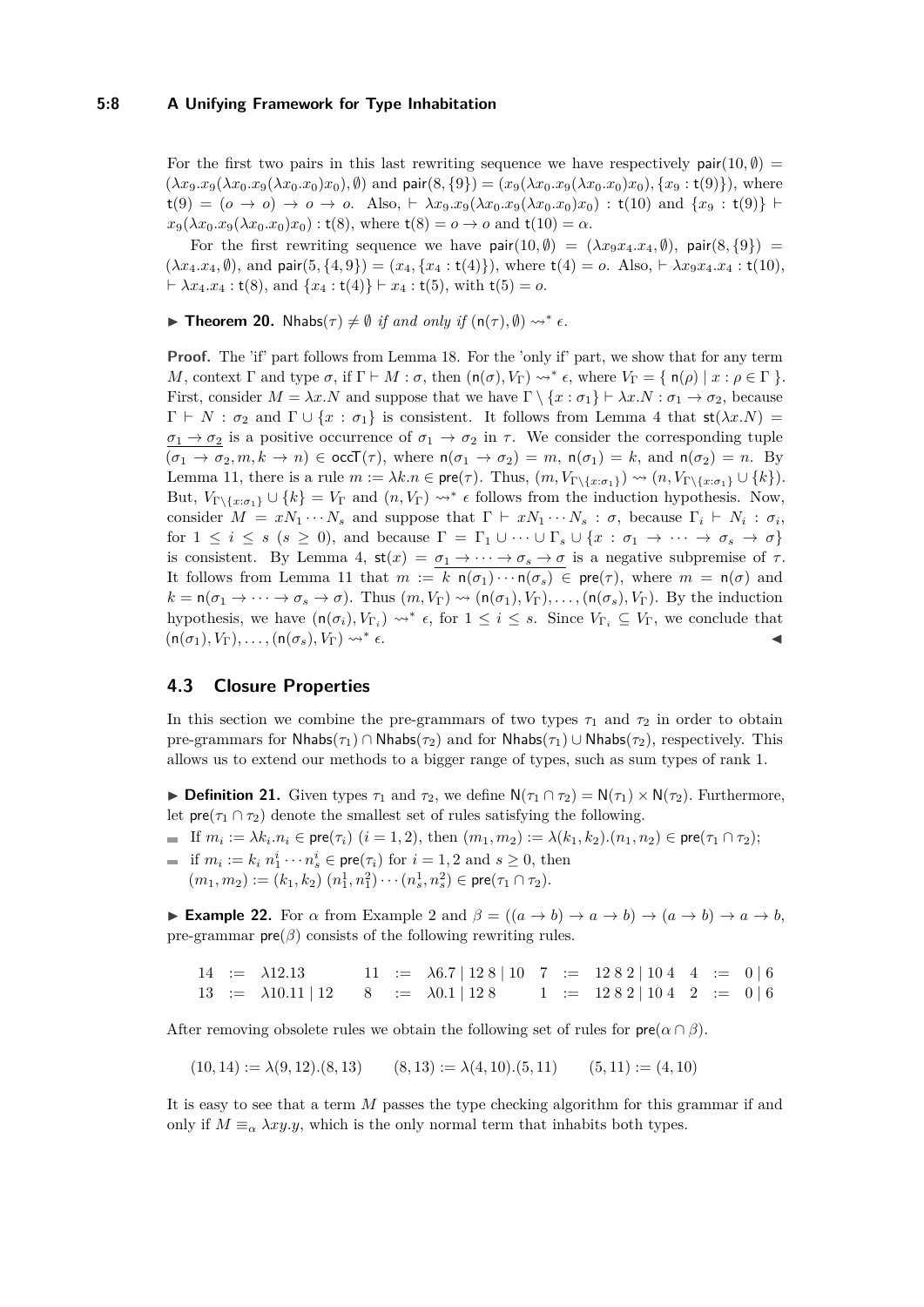Note that the definition above can be extended in the obvious way to a finite number of intersections, i.e. types of the form  $\tau_1 \cap \cdots \cap \tau_n$ , for  $n \geq 1$ , where  $\tau_1, \ldots, \tau_n$  are simple types. This corresponds to the set of intersection types of rank 1 [\[7\]](#page-14-9). We prove the correctness of our construction for the case of one intersection.

**► Theorem 23.** *Consider two simple types*  $\tau_1$ ,  $\tau_2$ , and a term M. Then, one has M ∈  $N$ habs( $\tau_1$ )  $\cap$   $N$ habs( $\tau_2$ ) *if and only if*  $(M, (n(\tau_1), n(\tau_2)) \hookrightarrow^* \epsilon$ , with pre-grammar  $\text{pre}(\tau_1 \cap \tau_2)$ .

**Proof.** Consider two pairs  $(E_1, m_1)$  and  $(E_2, m_2)$  such that there is some  $\lambda$ -term  $Q$  and for  $i = 1, 2$ : there are placeholders  $p_1^i, \ldots, p_r^i \in N(\tau_i)$  and  $\{x_1, \ldots, x_r\} \supseteq FV(Q)$ , such that  $E_i =$  $Q\theta_i$  for  $\theta_i = [p_1^i/x_1,\ldots,p_r^i/x_r]$ ; and  $E_i$  is either of the form  $\lambda x.(Q'\theta_i)$  or  $p_j^i(Q_1\theta_i)\cdots(Q_n\theta_i)$ . It follows from Definition [13](#page-4-2) that, if some rule  $r_i \in \text{pre}(\tau_i)$  applies to  $(E_i, m_i)$   $(i = 1, 2)$ , then both pairs rewrite to a sequence of pairs of equal length, i.e. there is some  $s \geq 0$  such that  $(E_i, m_i) \hookrightarrow (E_1^i, m_1^i) \cdots (E_{s_i}^i, m_{s_i}^i)$   $(i = 1, 2)$ , and for each  $j = 1, ..., s$  we have that  $(E_j^1, m_j^1)$ and  $(E_j^2, m_j^2)$  verify the suppositions made on  $(E_1, m_1)$  and  $(E_2, m_2)$ . Furthermore, this guarantees that  $(r_1, r_2) \in \text{pre}(\tau_1 \cap \tau_2)$ , where  $(r_1, r_2)$  denotes the rule in  $\text{pre}(\tau_1 \cap \tau_2)$ , built from  $r_1$  and  $r_2$  as described in Definition [21.](#page-7-0)

If  $M \in \mathsf{Nhabs}(\tau_1) \cap \mathsf{Nhabs}(\tau_2)$ , then we have by Theorem [15](#page-5-0) that  $(M, \mathsf{n}(\tau_i)) \hookrightarrow^* \epsilon$ , for  $i = 1, 2$ , in which pairs are assumed to be processed from left to right. The conditions above clearly apply to  $(M, n(\tau_1))$  and  $(M, n(\tau_2))$ , and consequently to every other couple of pairs  $(E_1, m_1)$  and  $(E_2, m_2)$  in these rewriting sequences. One obtains a rewriting sequence for  $(M, (\mathsf{n}(\tau_1), \mathsf{n}(\tau_2))) \hookrightarrow^* \epsilon$  using  $Q(\theta_1, \theta_2)$  instead of  $Q\theta_i$   $(i = 1, 2)$ , where  $(\theta_1, \theta_2) = \frac{(p_1^1, p_1^2)}{x_1, \ldots, (p_r^1, p_r^2)}$ . The proof in the other direction is symmetrical, using the projections on the first or on the second coordinate in each step, in order to obtain rewriting sequences for  $(M, \mathsf{n}(\tau_1)) \hookrightarrow^* \epsilon$  or for  $(M, \mathsf{n}(\tau_2)) \hookrightarrow^* \epsilon$ , respectively.

In order to address sum types of rank 1 we will now define pre-grammars for the union of two languages. Consider rank 1 types  $\tau_1$  and  $\tau_2$ , with sets  $N(\tau_1)$  and  $N(\tau_2)$  for which, without loss of generality, we assume we use two distinct sets of identifiers. Consequently, there is no overlapping of the corresponding grammars.

<span id="page-8-1"></span>**► Definition 24.** Consider rank 1 types  $\tau_1$  and  $\tau_2$  and the corresponding identifiers  $n(\tau_i) \in$  $N(\tau_i)$ , for  $i = 1, 2$ . Let  $N(\tau_1 \cup \tau_2) = \{(n(\tau_1), n(\tau_2))\} \cup N(\tau_1) \cup N(\tau_2)$ . Furthermore, consider the unique rule  $n(\tau_i) := \lambda k_i \cdot n_i$  in  $\text{pre}(\tau_i)$  and let  $\text{pre}(\tau_i)' = \text{pre}(\tau_i) \setminus \{n(\tau_i) := \lambda k_i \cdot n_i\}$ , for  $i = 1, 2$ . We define,

$$
\mathrm{pre}(\tau_1+\tau_2)=\{(\mathsf{n}(\tau_1),\mathsf{n}(\tau_2)):=\lambda k_1.n_1;(\mathsf{n}(\tau_1),\mathsf{n}(\tau_2)):=\lambda k_2.n_2\}\cup\mathrm{pre}(\tau_1)'\cup\mathrm{pre}(\tau_2)'.
$$

Again, it is straightforward to extend this definition to finite sums of rank 1 types.

**► Theorem 25.** *Consider two rank* 1 *types*  $\tau_1$ ,  $\tau_2$ , and a term *M*. Then, one has  $M \in$ Nhabs( $τ_1$ ) ∪ Nhabs( $τ_2$ ) *if and only if*  $M \hookrightarrow^* \epsilon$ , *with pre-grammar* pre( $τ_1 + τ_2$ )*.* 

**Proof.** Straightforward, using Note [10](#page-4-3) and Definition [24.](#page-8-1)

## <span id="page-8-0"></span>**5 Proving Inhabitation Related Problems to be in PSPACE**

In this section we present the scheme of an alternating decision algorithm operating on tuples of the form  $(m, V, i)$ , where  $\{m\} \cup V \subseteq N(\tau)$  and  $i \in \mathbb{N}$ . The algorithm takes as input a simple type  $\tau$ , a positive integer depth, a vector/register reg, a function  $f : \mathbb{N} \times pre(\tau) \times reg \longrightarrow reg$ manipulating the contents of reg depending on the values of  $(i, r) \in \mathbb{N} \times \text{pre}(\tau)$ , as well as an accepting condition  $ac : \text{reg} \longrightarrow \{\top, \bot\}$ . Functions f and ac are supposed to be computable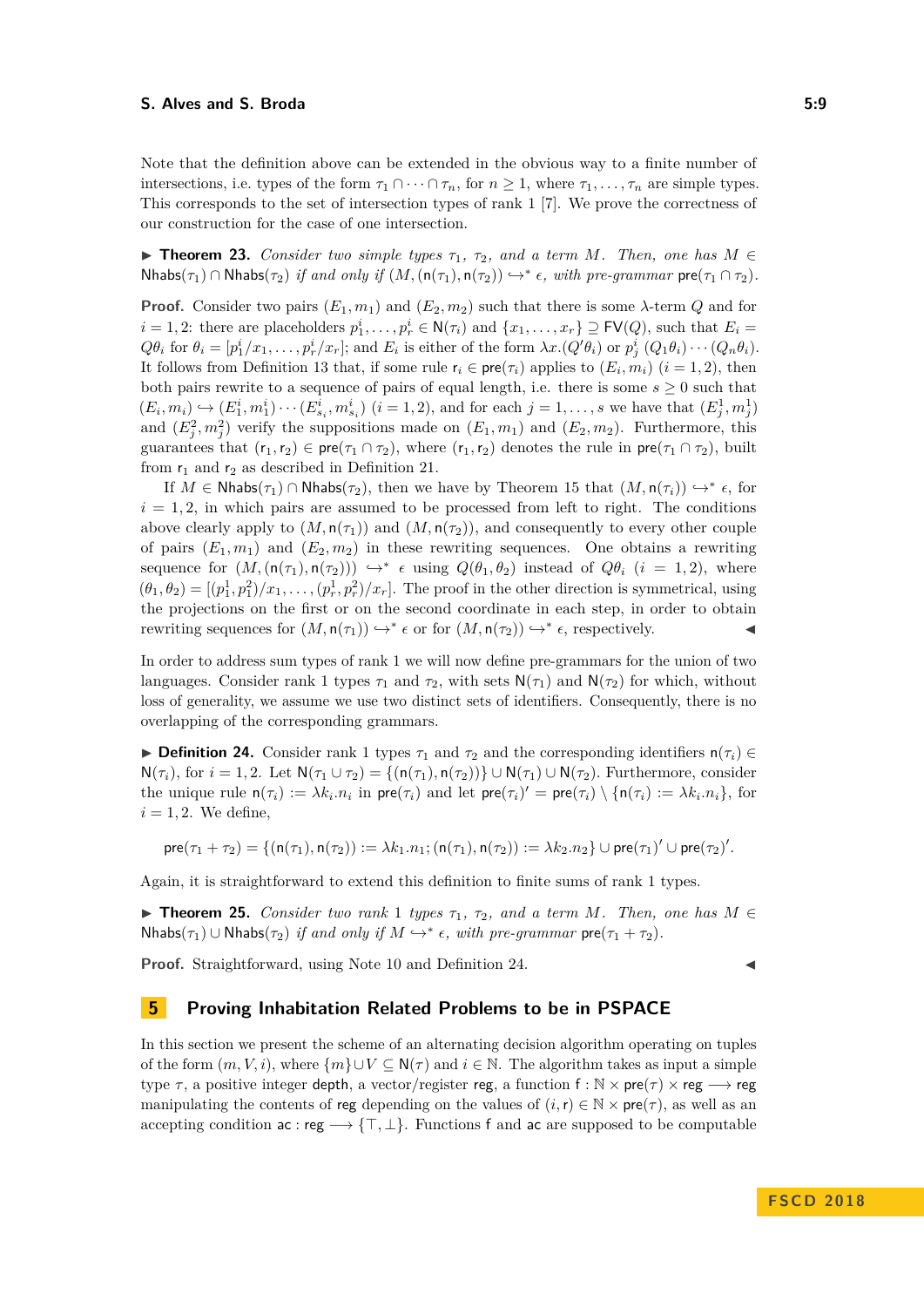### **5:10 A Unifying Framework for Type Inhabitation**

in linear time w.r.t. the size of their input. The integer depth is the limit for recursion, such that a loop of the algorithm aborts with failure, whenever this limit is exceeded. In each step, during the execution of the algorithm, one rule  $r \in pre(\tau)$  is applied to a tuple  $(m, V, i)$ , and the values in reg are updated to  $f(i,r,reg)$ . Upon a terminated run, condition  $\operatorname{\sf ac}(\operatorname{\sf reg}_f)$ determines on success or failure, where reg*<sup>f</sup>* is the configuration of reg at that point. We represent the empty register by  $\varnothing$ . Furthermore, let  $f_{\varnothing}$  be such that  $f_{\varnothing}(i,\mathsf{r},\mathsf{reg}) = \mathsf{reg}$  for all  $(i, r) \in \mathbb{N} \times \text{pre}(\tau)$ , and  $a\tau_{\tau}$  such that  $a\tau_{\tau}(reg) = \top$  for any configuration of reg. Depending on the instantiation of the parameters, the algorithm can be used to show that different inhabitation related problems, such as the emptiness problem, infiniteness, or principal inhabitation, are in PSPACE.

**Definition 26** (PS). Consider a simple type  $\tau$ , a positive integer depth, a register reg, as well as (linear) functions  $f : \mathbb{N} \times \text{pre}(\tau) \times \text{reg} \longrightarrow \text{reg}$  and  $\text{ac} : \text{reg} \longrightarrow \{\top, \bot\}.$  Then,  $PS(\tau, \text{depth}, \text{reg}, f, \text{ac})$  operates as follows, starting with the initial tuple  $(m, V, i) = (n(\tau), \emptyset, 0)$ : if  $i >$  depth the loop aborts with failure;

- otherwise the algorithm:
	- non-deterministically chooses a rule in  $r \in pre(\tau)$  such that:

 $(m, V) \rightsquigarrow (n_1, V'), \dots, (n_s, V');$ 

- updates reg according to  $f(i, r, \text{reg})$ ;
- universally applies to  $(n_1, V', i+1), \ldots, (n_s, V', i+1)$ .

A run is successful if  $\mathsf{ac}(\mathsf{reg}_f) = \top$ , where  $\mathsf{reg}_f$  is the final configuration of  $\mathsf{reg}.$ 

Note that, other than by failure, a loop finishes if the rule chosen from  $pre(\tau)$  is such that  $s = 0$ . In order to show that PS is an alternating polynomial time algorithm w.r.t. the size  $|\tau|$  of  $\tau$ , we start by defining some measures on  $\tau$ .

**Definition 27.** Given a type  $\tau$ , let  $|\tau| = |\tau|_v + |\tau|_v$ , where  $|\tau|_v$  represents the number of occurrences of type variables in  $\tau$  and  $|\tau|$ , the number of occurrences of  $\rightarrow$  in  $\tau$ . Furthermore, let  $|\tau|^+$  and  $|\tau^-|$  denote the number of positive occurrences of subformulas and the number of negative subpremises in  $\tau$ , respectively. Similarly, we use  $|\tau|_v^+$  and  $|\tau|_v^-$  respectively for the number of positive and negative occurrences of type variables in  $\tau$ .

The following lemma is a direct consequence of the definitions of  $\operatorname{occ}(\tau)$ ,  $N(\tau)$ , and  $\operatorname{pre}(\tau)$ .

► **Lemma 28.** *One has,*  $|\tau|^+ \leq |\tau|$ ,  $|\tau^-| \leq |\tau|$ ,  $\lt | \tau |$ , as well as  $|N(\tau)| = |\tau|$ *. For the number of rules in*  $\textsf{pre}(\tau)$  *we have*  $|\textsf{pre}(\tau)| \leq |\tau|^+ \cdot |\tau|^- + |\tau| \to$ *. Furthermore, the number of elements of*  $N(\tau)$  *occurring in a rule of*  $\text{pre}(\tau)$  *is always*  $\leq |\tau|^{+} + 1$ *.* 

**Example 29.** For  $\alpha = ((\alpha \to \alpha) \to \alpha \to \alpha) \to \alpha \to \alpha$ , we have  $|\alpha| = |\alpha|_v + |\alpha|_v = 6 + 5 =$  $11 = N(\alpha)$ . Furthermore,  $|\alpha|^+ \cdot |\alpha|^- + |\alpha| \to 6 \cdot 3 + 5 = 23 \ge 14 = |\text{pre}(\alpha)|$ . Finally, the maximum number of identifiers occurring in the rules of  $\mathsf{pre}(\alpha)$  is 4 and  $4 \leq 6 + 1 = |\alpha|^{+} + 1$ .

**Proposition 30.** Consider a type  $\tau$  and constants  $k_1, k_2 \in \mathbb{N}$ . Suppose that depth  $\leq |\tau|^{k_1}$ ,  $|\text{reg}| \leq k_2 \cdot |\tau|$ , and that functions  $f : \mathbb{N} \times \text{pre}(\tau) \times \text{reg} \longrightarrow \text{reg}$  and ac : reg  $\longrightarrow \{\top, \bot\}$  are computable in linear time w.r.t. the size of their input. Then,  $PS(\tau, \text{depth}, \text{reg}, f, \text{ac})$  is an alternating polynomial time algorithm w.r.t. |*τ* |.

**Proof.** The algorithm is alternating by design. Polynomial time is a consequence of the conditions imposed on the complexity of depth, reg, f and ac.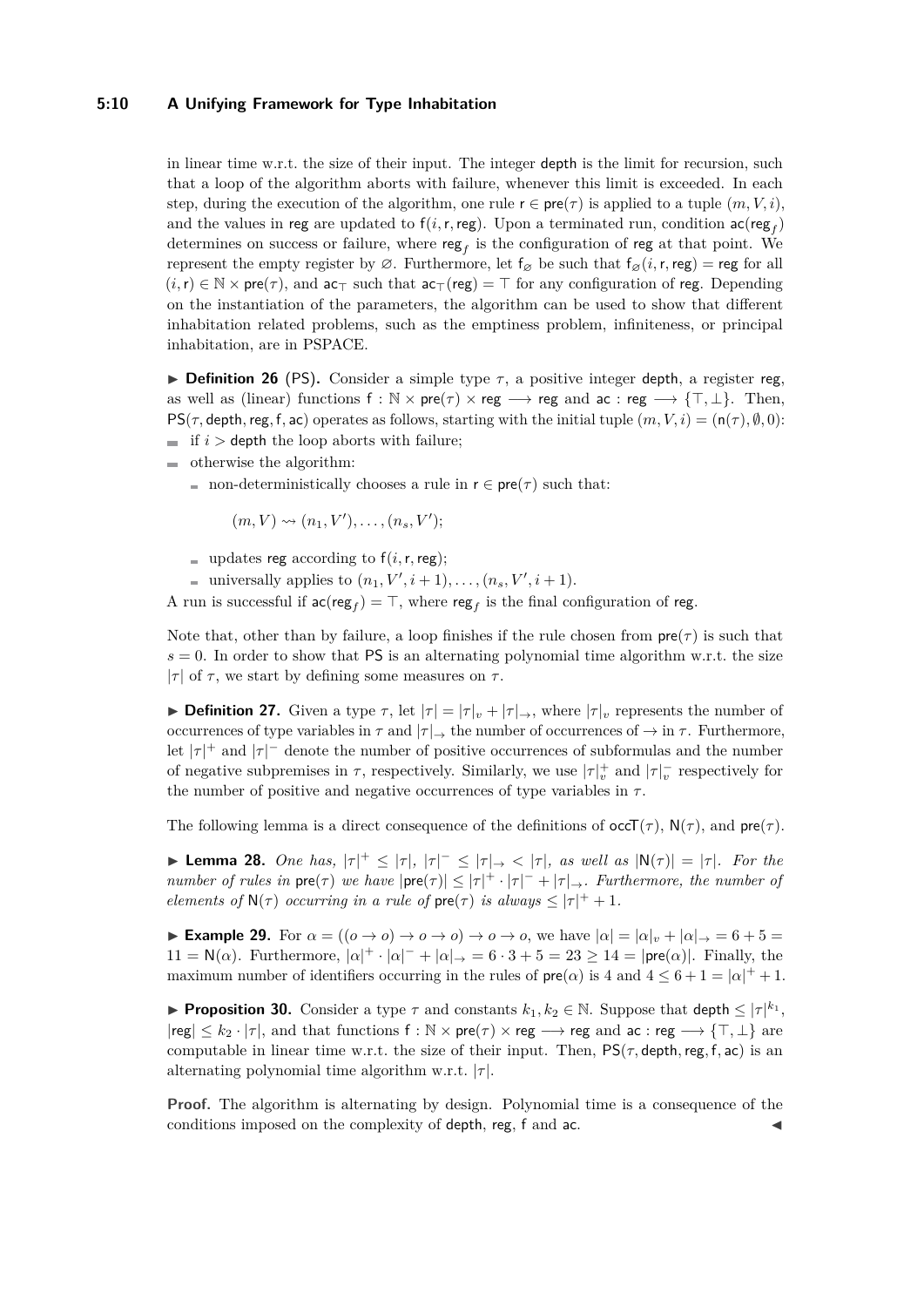In the following we establish the relationship between a successful run of algorithm PS with reg =  $\emptyset$ ,  $f_{\emptyset}$  and  $ac_{\top}$ , and the existence of a rewriting sequence for  $(n(\tau), \emptyset) \rightsquigarrow^* \epsilon$ . Note, that each rewriting sequence of  $(n(\tau), \emptyset) \leadsto^* \epsilon$  can be represented in the usual way by a unique *derivation tree* **t**, whose internal nodes are labelled with pairs  $(m, V, i)$  and such that all leafs are labelled with  $\epsilon$ . The root of t is  $(N(\tau), \emptyset, 0)$ , and whenever a rule  $r \in pre(\tau)$  is applied to a pair  $(m, V)$ , such that  $(m, V) \rightsquigarrow (n_1, V')$ ,  $\dots$ ,  $(n_s, V')$ , then the corresponding node in t, labelled with  $(m, V, i)$ , has *s* children labelled with  $(n_1, V', i + 1), \ldots, (n_s, V', i + 1)$  if  $s > 0$ , and it has one child labelled with  $\epsilon$  if  $s = 0$ . Conversely, we can replace each pair  $(m, V)$  in the rewriting sequence by the label  $(m, V, i)$  of the corresponding node in t. Furthermore, the height of t is height(t) = depth(*M*), where  $(M, \emptyset)$  = pair( $N(\tau), \emptyset$ ), corresponding to that rewriting sequence of  $(n(\tau), \emptyset) \rightsquigarrow^* \epsilon$ .

**Example 31.** The annotated version of the second rewriting sequence from Example [19](#page-6-2) is as follows.

$$
(10, \emptyset, 0) \rightsquigarrow (8, \{9\}, 1) \rightsquigarrow (6, \{9\}, 2) \rightsquigarrow (1, \{0, 9\}, 3) \rightsquigarrow (6, \{0, 9\}, 4), (2, \{0, 9\}, 4) \rightsquigarrow (1, \{0, 9\}, 5), (2, \{0, 9\}, 4) \rightsquigarrow (2, \{0, 9\}, 4) \rightsquigarrow \epsilon.
$$

The corresponding derivation tree has height 6. Also,  $\text{depth}(\lambda x_9 \cdot x_9(\lambda x_0 \cdot x_9(x_0 \cdot x_0)) = 6$ and  $\textsf{pair}(10, \emptyset) = (\lambda x_9 \cdot x_9(\lambda x_0 \cdot x_9(\lambda x_0 \cdot x_0) x_0), \emptyset).$ 

<span id="page-10-0"></span>**I Lemma 32.** *Consider a type*  $\tau$  *and an integer*  $d > 0$ *. Then,*  $PS(\tau, d, \emptyset, f_{\emptyset}, ac_{\top})$  *succeeds if and only if there is a rewriting sequence for*  $(n(\tau), \emptyset) \rightarrow^* \epsilon$ , whose derivation tree t has  $height \leq d + 1$ *. Furthermore,* height(t) = depth(M), where  $(M, \emptyset)$  = pair(n( $\tau$ ),  $\emptyset$ ) for that *rewriting sequence of*  $(n(\tau), \emptyset) \rightsquigarrow^* \epsilon$ .

**Proof.** It is easy to see that  $PS(\tau, d, \emptyset, f_{\emptyset}, a\tau)$  succeeds if and only if there is some tree t with root  $(n(\tau), \emptyset, 0)$  and such that for every node  $(m, V, i)$  in that tree, there is a rule  $r \in \text{pre}(\tau)$  such that  $(m, V) \rightsquigarrow (n_1, V'), \dots, (n_s, V'),$  and node  $(m, V, i)$  has *s* children  $(n_1, V', i+1), \ldots, (n_s, V', i+1)$  if  $s > 0$ , and one child labelled with  $\epsilon$  if  $s = 0$ . The value of *i* in a node of t labelled with  $(m, V, i)$  is  $\le d$ , and all leaf nodes are labelled with  $\epsilon$ . Thus, the height of t is at most  $d+1$ . On the other hand, every tree t satisfying the conditions above corresponds to an (annotated) rewriting sequence of  $(n(\tau), \emptyset) \leadsto^* \epsilon$  and vice-versa. It remains to show that height(t) = depth $(M)$ , where  $(M, \emptyset)$  = pair $(n(\tau), \emptyset)$  for that rewriting sequence of  $(n(\tau), \emptyset) \leadsto^* \epsilon$ . Consider a subtree t' of t, whose root is labelled with a tuple  $(m, V, i)$ , and the corresponding rewriting sequence of  $(m, V) \rightarrow^* \epsilon$ . We show by induction on the height of this subtree that  $\mathsf{height}(t') = \mathsf{depth}(M)$ , where  $(M, \Gamma) = \mathsf{pair}(m, V)$ . If  $\mathsf{height}(t') = 1$ , then  $(m, V) \rightsquigarrow \epsilon$  because  $m := k \in \text{pre}(\tau)$  and  $k \in V$ . Thus,  $\text{pair}(m, V) = (x_k, \{x_k : t(k)\})$  and depth $(x_k) = 1$ . If  $(m, V, i)$  has  $s > 0$  children labelled with  $(n_1, V, i + 1), \ldots, (n_s, V, i + 1)$ because  $m := k \, n_1 \cdots n_s \in \text{pre}(\tau)$  and  $k \in V$ , then  $(m, V) \rightsquigarrow (n_1, V), \ldots, (n_s, V)$  and  $\mathsf{pair}(m,V) = (x_k \ N_1 \cdots N_s, \{x_k : \mathsf{t}(k)\} \cup \Gamma_1 \cup \cdots \cup \Gamma_s), \text{ where } (N_i,\Gamma_i) = \mathsf{pair}(n_i,V), \text{ for }$  $1 \leq i \leq s$ . Furthermore, height(t') equals 1 plus the maximum of the heights of the subtrees rooted in  $(n_1, V, i+1), \ldots, (n_s, V, i+1)$ , while depth $(x_k, N_1 \cdots N_s)$  equals 1 plus the maximum of the depths of  $N_1, \ldots, N_s$ . Thus, the result follows from the induction hypothesis. Finally, suppose that  $(m, V, i)$  has one child labelled with  $(n, V \cup \{k\}, i+1)$  because  $m := \lambda k.n \in \text{pre}(\tau)$ . Then, height(t') equals 1 plus the height of the subtree rooted in  $(n, V \cup \{k\}, i + 1)$ . On the other hand,  $\text{pair}(m, V) = (\lambda x_k \cdot N, \Gamma \setminus \{x_k : \text{t}(k)\})$ , where  $(N, \Gamma) = \text{pair}(n, V \cup \{k\})$ . We have depth $(\lambda x_k \cdot N) = 1 +$  depth $(N)$  and consequently the result follows from the induction hypothesis.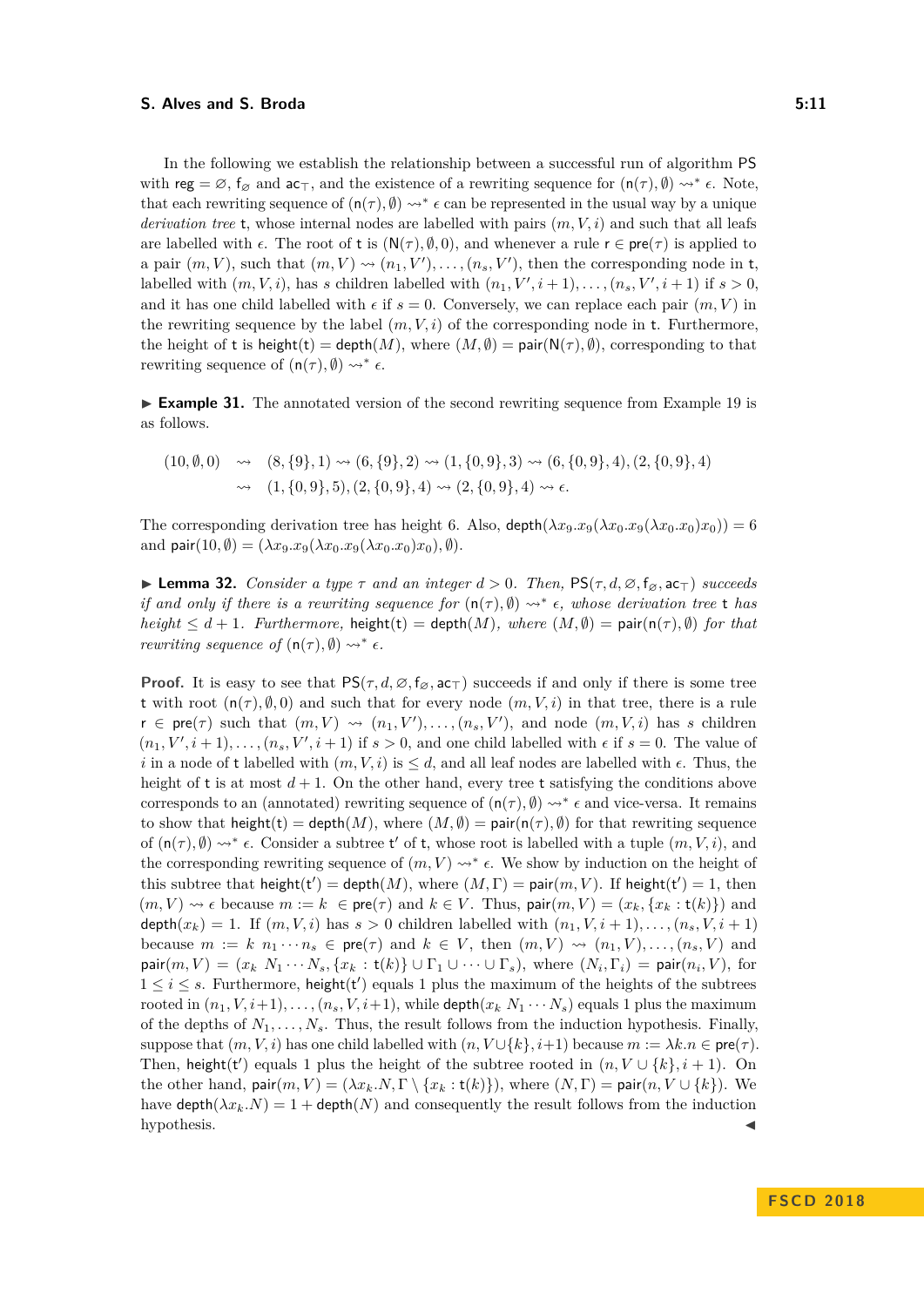### **5:12 A Unifying Framework for Type Inhabitation**

## **5.1 Emptiness**

In the following we reprove the well-known result [\[14,](#page-15-1) [16\]](#page-15-6), stating that the emptiness problem for  $TA_{\lambda}$  is in PSPACE, by instantiation of algorithm PS. We say that a derivation tree t corresponding to a particular rewriting sequence of  $(N(\tau), \emptyset) \rightsquigarrow^* \epsilon$  has a *repetition*, if and only if there is a branch in t containing two nodes with labels  $(m, V, i)$  and  $(m, V, i')$  such that  $i \neq i'$ . Furthermore, we have  $(N(\tau), \emptyset) \rightsquigarrow^* \epsilon$  if and only if there is some rewriting sequence for that fact, whose derivation tree t contains no repetition. By Lemma [32](#page-10-0) it suffices to execute algorithm PS with a value for depth that guarantees that every derivation tree with depth > depth has a repetition. For this, we define  $D(\tau) = |\tau| + |\tau|$ .

**Proposition 33.** PS( $\tau$ , D( $\tau$ )*,*  $\varnothing$ ,  $f_{\varnothing}$ , ac<sub> $\tau$ </sub>) succeeds if and only if Nhabs( $\tau$ )  $\neq \emptyset$ .

**Proof.** The limit  $D(\tau)$  is chosen so that for a pair  $(m, V, d)$  with  $d > D(\tau)$ , there is a repetition in the corresponding derivation tree **t**. Since there are at most  $|\tau|^+$  different identifiers m and at most  $|\tau|$ <sup>-</sup> different sets *V*, there has to be a repetition in the branch leading from the root of t to  $(m, V, d)$ . Thus, the result follows from Lemma [32.](#page-10-0)

## **5.2 Counting**

In [\[2\]](#page-14-0), Ben-Yelles defined a counting algorithm that answers the question of how many normal inhabitants a given type  $\tau$  has. The main focus, when asking this question, is usually on determining if  $N$ habs( $\tau$ ) is empty, finite or infinite. In [\[10\]](#page-14-3), the infiniteness of  $N$ habs( $\tau$ ) was shown to be PSPACE complete. In the following, we show how algorithm PS can be instantiated in order to prove this problem to be in PSPACE.

We already argued that  $N$ habs( $\tau$ )  $\neq$  Ø if and only if there is some derivation tree for  $(N(\tau), \emptyset) \rightsquigarrow^* \epsilon$  of height  $\leq D(\tau) + 1 = |\tau|^+ \cdot |\tau|^- + 1$ . In the following we establish a lower limit  $d(\tau)$ , such that the existence of a tree of height  $>d(\tau)$  guarantees that  $|\text{Nhabs}(\tau)| = \infty$ . Consider a tree t containing a branch with two nodes  $n = (m, V, d)$  and  $n' = (m, V', d')$ , with  $d < d'$ . Then,  $V \subseteq V'$  and one can construct a new derivation tree by replacing in t the subtree  $t_{n'}$  rooted in  $n'$  by the subtree  $t_n$  rooted in *n*, changing every label  $(m'', V'', i)$ to  $(m'', V'' \cup V', i + (d' - d))$ . Repeating this process, it is possible to construct an infinite number of derivation trees of increasing height. Thus,  $N$ habs( $\tau$ ) is infinite. On the other hand, for  $d(\tau) = |\tau|^+$ , if t has some branch of length  $>d(\tau)$ , then this branch contains necessarily two such nodes *n* and *n'*. Now, suppose that the height of **t** is  $\leq d(\tau)$  and that some branch in t contains two nodes *n* and *n'* as above. Then  $d, d' \leq d(\tau)$  and  $0 < (d' - d) < d(\tau)$ . Then, it is clear that repeating the process described above, at some point, one obtains a derivation tree of height *D*, with  $d(\tau) \le D \le D(\tau)$ , as long as  $|\tau|$ <sup>-</sup> > 1. We conclude that for  $\tau$ , such that  $|\tau|$ <sup>-</sup> > 1, we have Nhabs( $\tau$ ) =  $\infty$  if and only if there is some derivation tree of height *D*, with  $d(\tau) + 1 \leq D \leq D(\tau) + 1$ .

► Lemma 34. *If*  $|\tau|^{-} \leq 1$ , then  $N$ habs $(\tau) \neq \emptyset$  *iff*  $\tau = a \rightarrow a$ , for which  $|N$ habs $(\tau)| = 1$ .

**Proof.** If  $|\tau|^{-} = 0$ , then  $\tau = a$  and Nhabs( $\tau$ ) =  $\emptyset$ . For  $|\tau|^{-} = 1$ , it is easy to show, by induction on the number of implications in  $\tau$ , that  $\tau$  is of the form  $(a_1 \rightarrow \cdots \rightarrow a_n \rightarrow b) \rightarrow a$ , which is inhabited exactly if  $n = 0$  and  $a = b$ .

**Proposition 35.** The counting problem for  $N$ habs $(\tau)$  is in PSPACE.

**Proof.** If  $|\tau|^-\leq 1$ , then  $|\mathsf{Nhabs}(\tau)|=1$  if  $\tau=a\to a$ , and  $|\mathsf{Nhabs}(\tau)|=\emptyset$  otherwise.

If  $|\tau|^->1$ , then  $|\mathsf{Nhashs}(\tau)| = \infty$  if and only if there is some derivation tree of height *D* such that  $d(\tau) < D \leq D(\tau) + 1$ . This can be checked by instantiating algorithm PS as follows: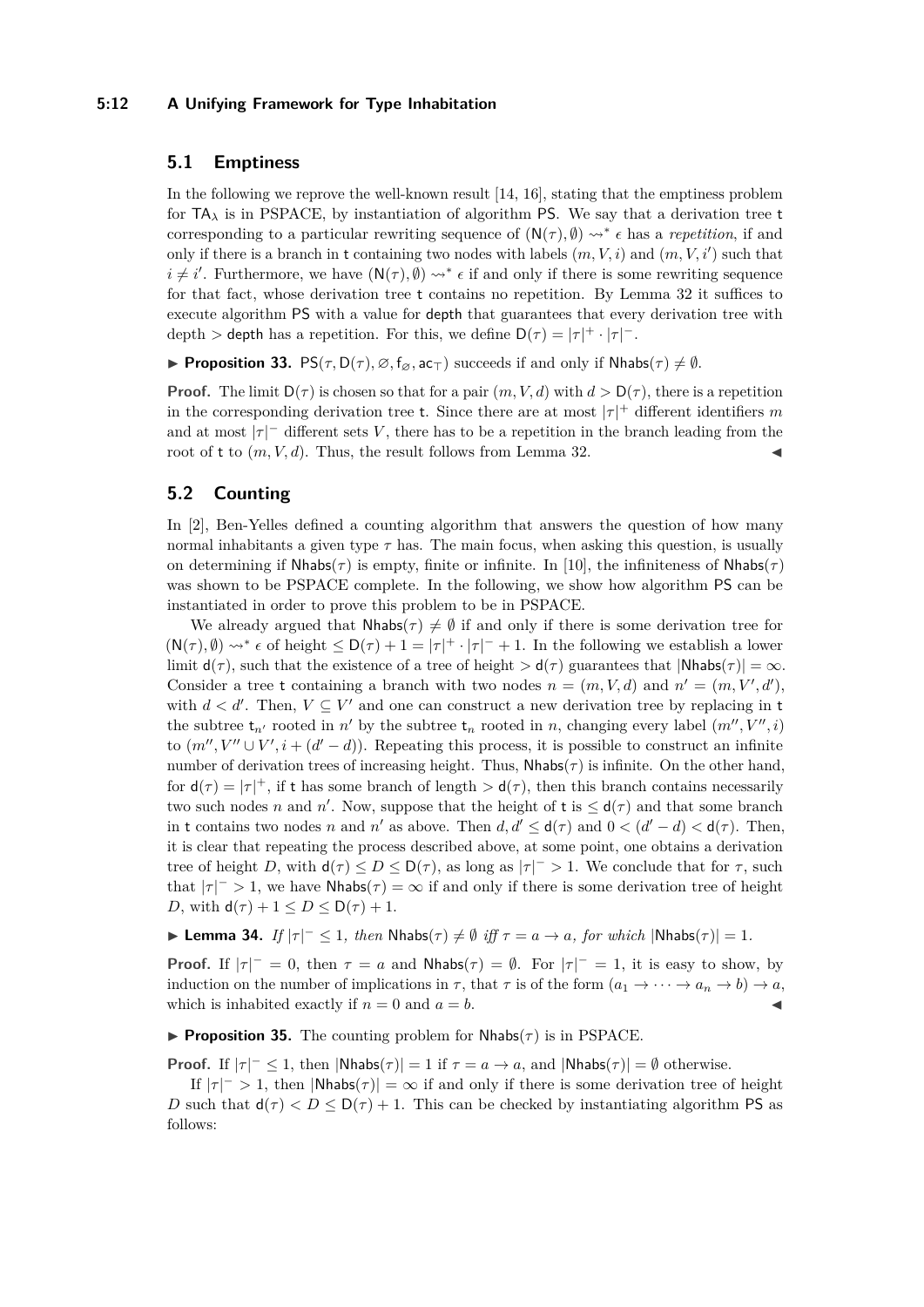- $depth = D(\tau)$ ; m.
- $|reg| = 1$  and  $reg[0] = 0$ ;  $\sim$
- $f(i, r, \text{reg}) = (\text{IF } (i == d(\tau)) \text{ THEN } \text{reg}[0] := 1);$
- $\blacksquare$  ac(reg) = (reg[0] = 1).

If the algorithm succeeds, then  $|\text{Nhabs}(\tau)| = \infty$ . Otherwise, according to Lemma [32](#page-10-0) we can run  $PS(\tau, d(\tau) - 1, \emptyset, f_{\emptyset}, ac_{\tau})$  in order to check if  $Nhabs(\tau)$  is finite, but not empty.

## **5.3 Principal Inhabitation**

We now use our algorithm to address the closely related problem of principal inhabitation, which although more complex, is still PSPACE-complete [\[6\]](#page-14-4). The *principal inhabitation problem* is about the existence of a normal inhabitant *M* of  $\tau$ , such that  $\tau$  is the principal type of *M*. A term *M* is a principal inhabitant of  $\tau$ , if  $\vdash$  *M* :  $\tau$  and if every type  $\sigma$ , such that  $\vdash M : \sigma$ , is an instance of  $\tau$ . Then,  $\tau$  is called the principal type of M. When searching for principal inhabitants, it is sufficient to consider principal inhabitants in long normal form, for which a characterisation was given in [\[4\]](#page-14-5) in terms of proof trees, in the context of the formula-tree method. In this section we instantiate the algorithm PS to decide principal inhabitation, based on that characterisation. This characterisation was used in [\[1\]](#page-14-10) to define deterministic principal inhabitation machines for normal inhabitants obtained from pre-grammars, following the formalism of Schubert et al. An inhabitant *M* of a type is called long, if every variable occurrence, which is in function position, is given as many arguments as allowed by its type. It is straightforward to change the definition of  $pre(\tau)$  in order to apply exactly to the set of long normal inhabitants of  $\tau$ . For this, it is sufficient to drop in  $\mathsf{pre}(\tau)$  all rules of the form  $m := k \, n_1 \cdots n_s$  such that  $\mathsf{lab}(m) \neq \mathsf{var}$ . The pre-grammar thereby obtained is denoted by  $\text{preL}(\tau)$  and verifies the following. If  $m^+ \in N(\tau)$ and  $\textsf{lab}(m) = k \to n$ , then there is exactly one rule for *m* in  $\textsf{preL}(\tau)$ , which is  $m := \lambda k.n$ . If  $m^+ \in N(\tau)$  and lab(*m*) = var, then all rules for *m* are of the form  $m := k n_1 \cdots n_s$  ( $s \ge 0$ ), such that  $t(k) = t(n_1) \rightarrow \cdots \rightarrow t(n_s) \rightarrow t(n)$ , where  $\text{lab}(n) = \text{var}$  and  $t(m) = t(n)$ , i.e. m and *n* are different occurrences of the same type variable. For convenience we denote *n* by tail(*k*). Note that tail(*k*) is the root of the (unary) tree in graph  $T(\tau)$ , that contains *k*.

**Example 36.** The pre-grammar  $\text{preL}(\alpha)$  for the set of long normal inhabitants of  $\alpha$  from Example [2](#page-2-1) is the following.

10 :=  $\lambda$ 9.8 6 :=  $\lambda$ 0.1 2 := 9 6 2 | 4 | 0  $8 \quad := \quad \lambda 4.5 \quad 5 \quad := \quad 9 \cdot 6 \cdot 2 \cdot 4 \cdot 0 \quad 1 \quad := \quad 9 \cdot 6 \cdot 2 \cdot 4 \cdot 0$ 

The approach in [\[4\]](#page-14-5) establishes that, initially all occurrences of type variables in  $\tau$  have to be made different. Here, this is already achieved by the association of different identifiers to different occurrences of subtypes. During the search of an inhabitant, the application of a rule  $m := k n_1 \cdots n_s$ , as described above, forces that  $m$  and  $n$  must represent the same type variable in any type of that inhabitant<sup>[3](#page-12-0)</sup>. When instantiating the algorithm, this information will be kept in register reg and the execution will only be successful if all occurrences of the same type variable are unified. The remaining condition in the characterisation of principal inhabitants in [\[4\]](#page-14-5) states that all composed negative subpremises have to be used. This information will also be stored in reg. We denote the number of composed negative subpremises in  $\tau$  by  $|\tau|_c^-$  and define  $P(\tau) = |\tau|^+ \cdot |\tau|^- \cdot |\tau|_v \cdot |\tau|_c^-$  for the limit of recursion.

<span id="page-12-0"></span><sup>&</sup>lt;sup>3</sup> Note that, limiting the search to long inhabitants avoids dealing with the unification of composed types, but restricts this operation to occurrences of type variables.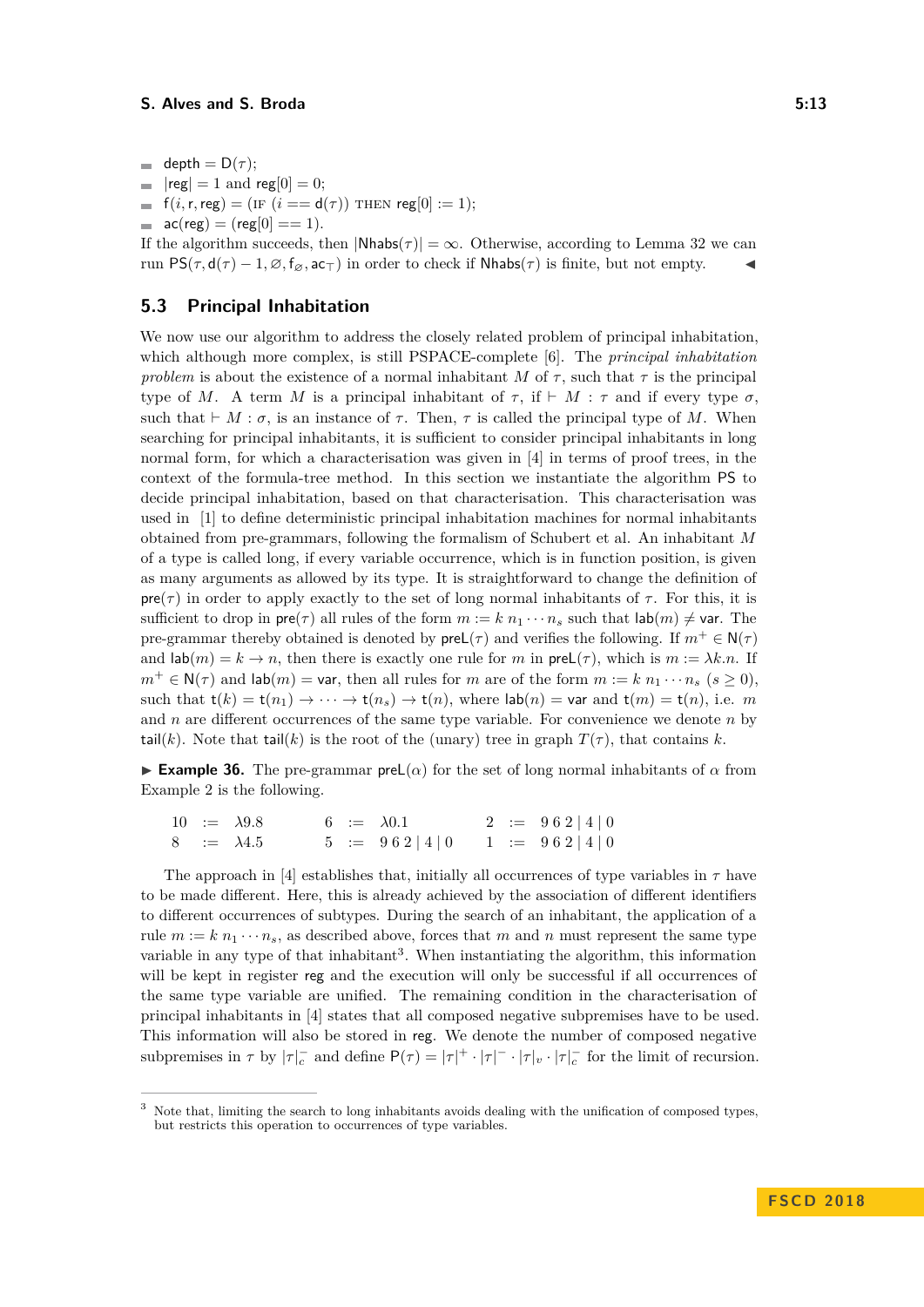### **5:14 A Unifying Framework for Type Inhabitation**

For practicality, we convention that type variables and negative subpremises have identifiers  $0, \ldots, |\tau|_v - 1$ , and  $|\tau|_v, \ldots, |\tau|_v + |\tau|_c^- - 1$ , respectively<sup>[4](#page-13-0)</sup>. Finally, we denote by  $\mathsf{var}(\tau)$  the number of different type variables in *τ* .

► **Example 37.** In our running example there are three negative subpremises, respectively with identifier 9, 4 and 0. We have  $\text{tail}(9) = 3$ ,  $\text{tail}(4) = 4$  and  $\text{tail}(0) = 0$ . Only  $\text{t}(9)$  is composed. Thus,  $|\alpha|_c = 1$  and  $P(\alpha) = 6 \cdot 3 \cdot 6 \cdot 1 = 108$ , while var $(\alpha) = 1$ .

Now, we define a function  $f_P$  that stores the information concerning unification of different type variable occurrences and the use of composed negative subpremises in reg. For this, initially the identifier of each variable is stored in the first  $|\tau|_v$  positions of reg, each representing its own class, which at that point is a singleton. The number of different classes, which is initially  $|\tau|_v$ , is stored in the last position of reg and decreased whenever two classes are merged. In this case, all elements (positions in reg) of these classes are represented by the same identifier. The intermediate positions of reg are used to register the application of composed negative subpremises.

> $\mathsf{f}_{\mathsf{P}}(i,\mathsf{r},\mathsf{reg})$ : if  $\mathbf{r} = (m := k \ n_1 \cdots n_s)$  then  $n := \mathsf{tail}(k);$  $\text{MIN} := min(\text{reg}[m], \text{reg}[n]);$  $\text{MAX} := max(\text{reg}[m], \text{reg}[n]);$ IF MIN  $\neq$  MAX THEN  $\mathsf{reg}[|\tau|_v + |\tau|_c^-] := \mathsf{reg}[|\tau|_v + |\tau|_c^-] - 1;$  $FOR$   $(j = 0 \text{ to } |\tau|_v - 1)$  DO  $*$  IF (reg[ $j$ ] == MAX) THEN reg[ $j$ ] := MIN; IF  $(s > 0)$  THEN  $reg[k] := 1;$

In order to determine success or failure of a run, function  $ac_P$  checks if all  $|\tau|_c^-$  composed have been used and if there are exactly as many classes of occurrences of type variables as there are different type variables in  $\tau$ .

> $acp(reg):$  $\text{COUNT} := 0;$  $FOR$   $(j = |\tau|_v$  TO  $|\tau|_v + |\tau|_c^- - 1)$  DO  $\text{COUNT} := \text{COUNT} + \text{reg}[j];$ IF (COUNT  $\neq |\tau|_c^-$ ) THEN (RETURN  $\bot$ ) ELSE  $(\text{RETURN (reg[|\tau|_v + |\tau|_c^-]) == \text{var}(\tau)));$

**Proposition 38.** The principal inhabitation problem for  $N$ habs( $\tau$ ) is in PSPACE.

**Proof.** This can be checked by instantiating algorithm PS as follows:

- $\blacksquare$  depth =  $P(\tau)$ ;
- $|\text{reg}| = |\tau|_v + |\tau|_c^- + 1$ ,  $\text{reg}[j] = j$  (for  $0 \le j \le |\tau|_v 1$ ),
- $\text{reg}[j] = 0 \text{ (for } |\tau|_v \leq j \leq |\tau|_v + |\tau|_c^- 1), \text{ and } \text{reg}[|\tau|_v + |\tau|_c^-] = |\tau|_v;$  $f = f_P$  and  $ac = ac_P$ .

Function  $f_P$  registers (during the execution of PS) all necessary information for deciding on principality in reg, which is checked by  $ac<sub>P</sub>$  after completion of a run. Thus, there is

<span id="page-13-0"></span><sup>4</sup> This convention does not hold for the composed negative subpremise with identifier 9 in our example.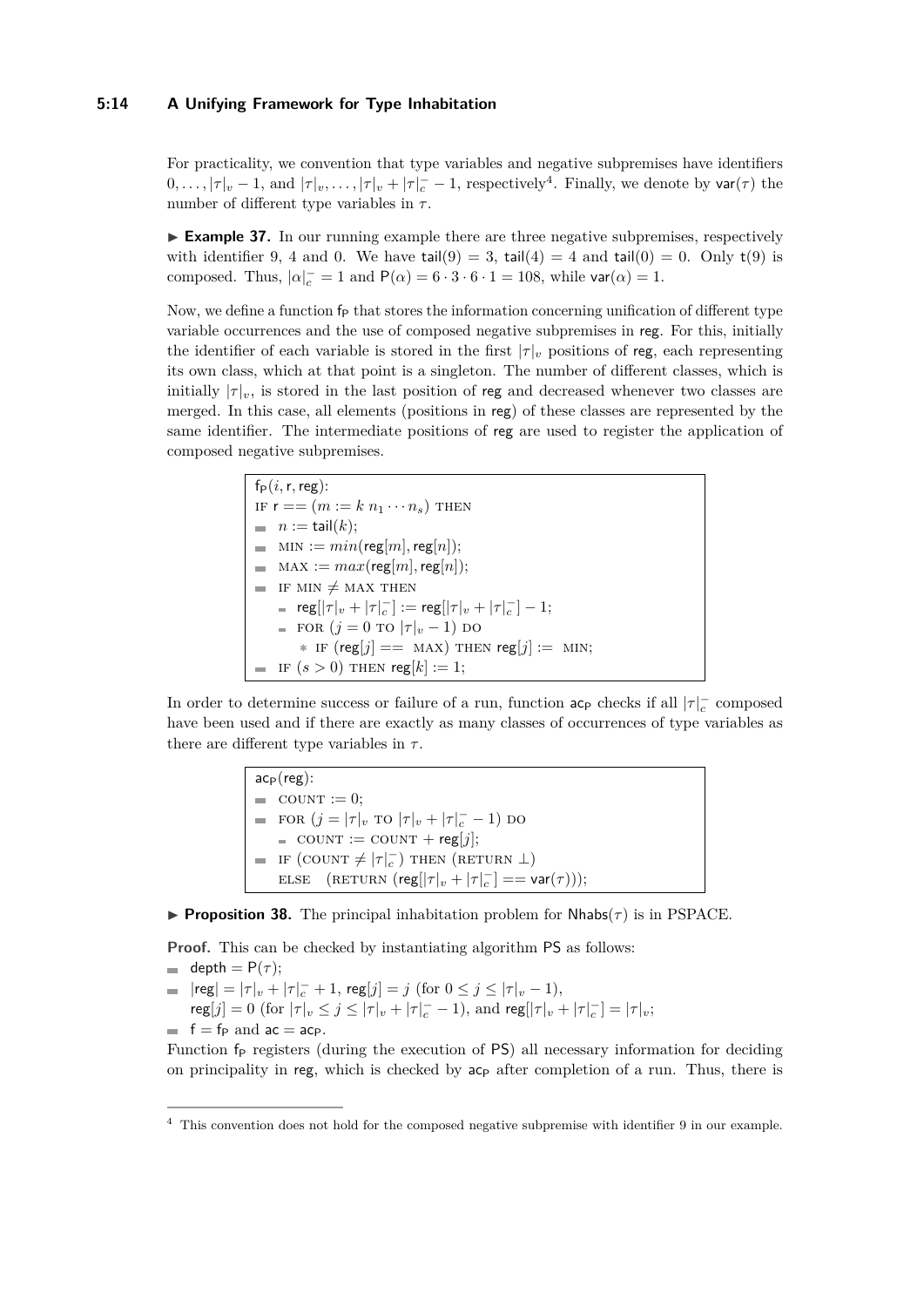some principal inhabitant of  $\tau$  iff there is a successful run using a limit of recursion, possibly bigger than depth  $= P(\tau)$ . We consider such a successful run (for a principal inhabitant), and the corresponding derivation tree t. Finally, we argue that it is possible to obtain a new derivation tree from t, corresponding to a successful run, within the established limit  $P(\tau)$ . Consider any node  $n = (m, V, i)$  in t. We associate to node *n* the number  $Eq_n$  of equivalence classes, as well as the set  $C_n$  of negative composed subpremises, that are induced by the derivation steps in the subtree rooted in *n*. There is a repetition in a branch of t if it contains two nodes  $n = (m, V, i)$  and  $n' = (m, V, i')$  with  $i < i'$ , such that  $Eq_n = Eq_{n'}$  and  $C_n = C_{n'}$ . If that is the case, one can replace the subtree rooted in *n* by the smaller subtree rooted in  $n'$ , obtaining a tree still corresponding to a successful run. Since  $i < i'$  implies that  $Eq_n \leq Eq_n \leq |\tau|_v$ , as well as  $|\tau|_c \geq |C_n| \geq |C_{n'}|$ , there is a repetition in every branch of length  $\geq P(\tau)$ . Consequently, the process described above can be repeated until one obtains a derivation tree, thus a successful run, within the limit established for depth.

## <span id="page-14-7"></span>**6 Conclusions**

In this paper we presented a unifying framework to study type inhabitation related problems and their complexity, using the notion of pre-grammar. From the pre-grammar of a type we obtained different methods to address several inhabitation related problems. A scheme for a decision algorithm was given, which we instantiated to decide emptiness, counting and principal inhabitation. Since each instantiation produces a polynomial time alternating algorithm, this also shows these problems to be in PSPACE. For principal inhabitants we focused on terms in long normal form, for which we used a simplified and smaller set of rules. In a similar way, one could define different sets of pre-grammar rules, corresponding to particular subclasses of terms, such as terms in total discharge form, term-schemes, etc. This is left for future work, where we also would like to further develop the study of closure properties, in particular study an instantiation of our algorithm for union types of rank 1.

#### **References**

- <span id="page-14-10"></span>**1** Sandra Alves and Sabine Broda. Inhabitation machines: determinism and principality. In *Applications, NCMA 2017*, pages 57–70, 2017.
- <span id="page-14-0"></span>**2** Ch. Ben-Yelles. *Type Assignment in the Lambda-Calculus: Syntax and Semantics*. PhD thesis, University College of Swansea, September 1979.
- <span id="page-14-1"></span>**3** S. Broda and L. Damas. Counting a type's (principal) inhabitants. *Fundam. Inform.*, 45(1-2):33–51, 2001.
- <span id="page-14-5"></span>**4** S. Broda and L. Damas. On long normal inhabitants of a type. *J. Log. and Comput.*, 15:353–390, June 2005.
- <span id="page-14-2"></span>**5** M.W. Bunder. Proof finding algorithms for implicational logics. *Theoretical Computer Science*, 232(1–2):165–186, 2000.
- <span id="page-14-4"></span>**6** Andrej Dudenhefner and Jakob Rehof. The complexity of principal inhabitation. In *Computation and Deduction, FSCD 2017*, volume 84 of *LIPIcs*, pages 15:1–15:14, 2017.
- <span id="page-14-9"></span>**7** Silvia Ghilezan. Inhabitation in intersection and union type assignment systems. *J. Log. Comput.*, 3(6):671–685, 1993.
- <span id="page-14-8"></span>**8** J.R. Hindley. *Basic Simple Type Theory*, volume 42 of *Cambridge Tracts in Theoretical Computer Science*. Cambridge University Press, 1997.
- <span id="page-14-6"></span>**9** R. Hindley. The principal type-scheme of an object in combinatory logic. *Trans. Amer. Math. Soc*, 146:29–60, December 1969.
- <span id="page-14-3"></span>**10** S. Hirokawa. Infiniteness of proof (*α*) is polynomial-space complete. *Theor. Comput. Sci.*, 206(1-2):331–339, 1998.